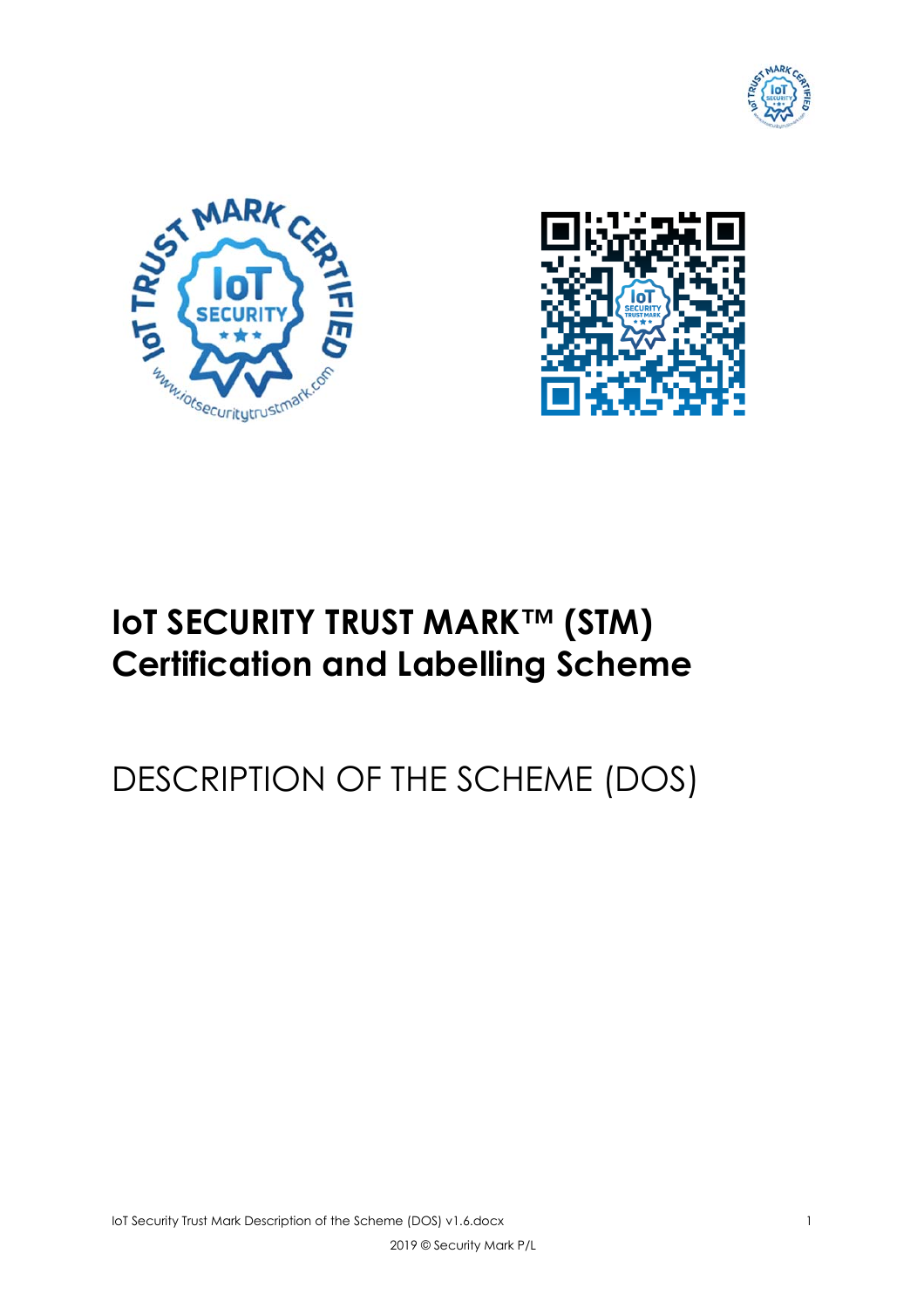

#### ISBN 978-0-9953944-2-1 IoT Security Trust Mark™ Description of Scheme (DOS)

#### **Disclaimers**

1) Notwithstanding anything contained in this *Scheme Document*:

a) The authors and their organisations disclaim responsibility (including where they, or any of their officers, agents or contractors has been negligent) for any direct or indirect loss, damage, claim or liability any person may incur as a result of any:

- i) reliance on or compliance with this *Scheme Document*;
- ii) inaccuracy or inappropriateness of this *Scheme Document*; or
- iii) inconsistency of this *Scheme Document* with any law; and

b) The authors and their organisations disclaim responsibility (including where they, or any of their officers, agents or contractors has been negligent) for ensuring compliance by any person with this *Scheme Document*.

2) The above disclaimers will not apply to the extent they are inconsistent with any relevant legislation.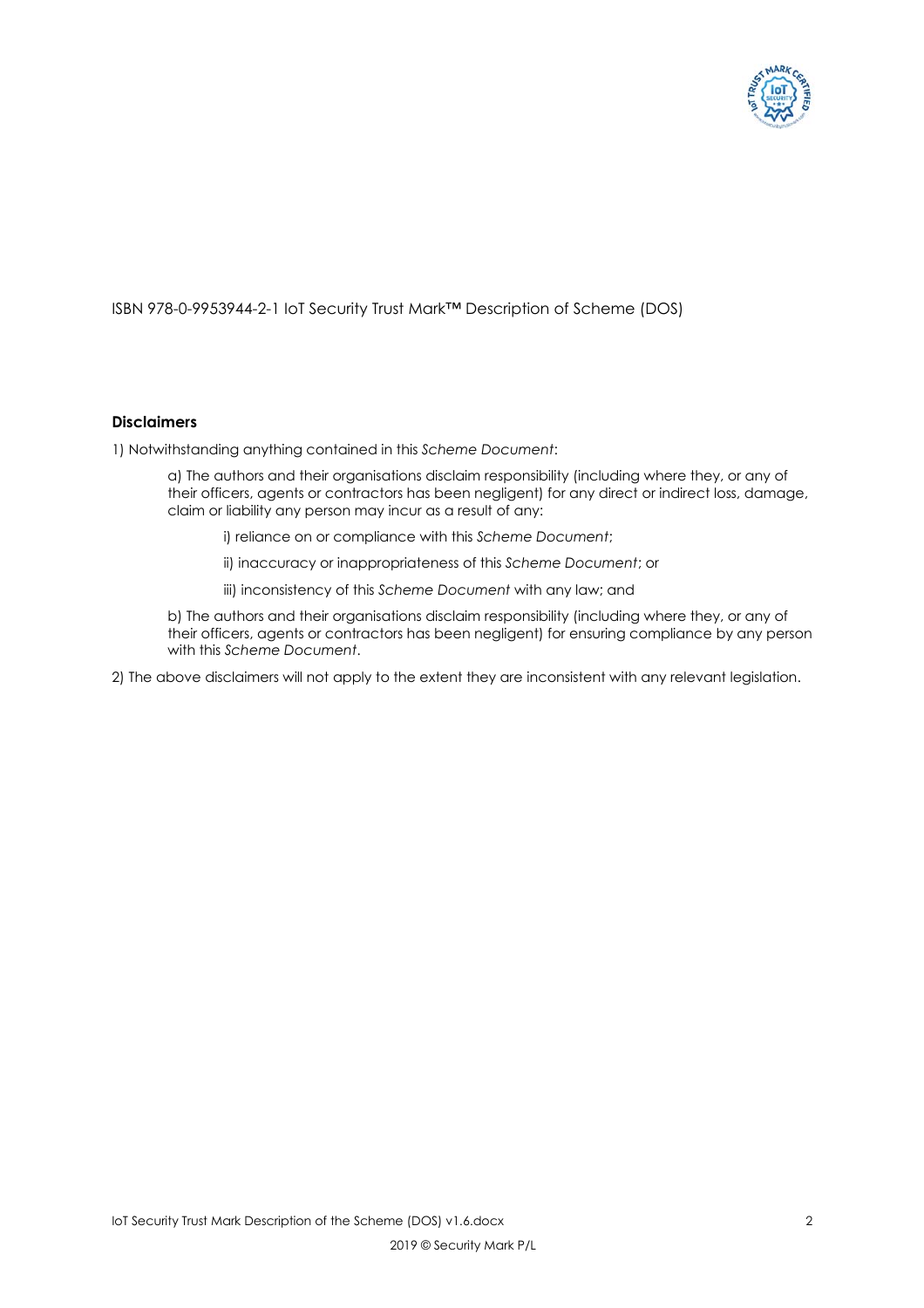

# **INTRODUCTORY STATEMENT**

The purpose of the *Internet of Things Security Trust Mark™ (STM) certification and voluntary labelling scheme (Scheme)* is to provide a common approach to good practice evaluation and certification of IoT vendors product security claims to:

- encourage IoT manufacturers to design their product to meet good practice security
- assist consumers to have confidence in the security of IoT products
- ensure independent assurance is delivered via a scalable, global, sustainable, enduring, standardised and repeatable Scheme framework
- enable value and flexibility, while avoiding duplication

on behalf of the Scheme Senior Executive

https://www.iotsecuritytrustmark.org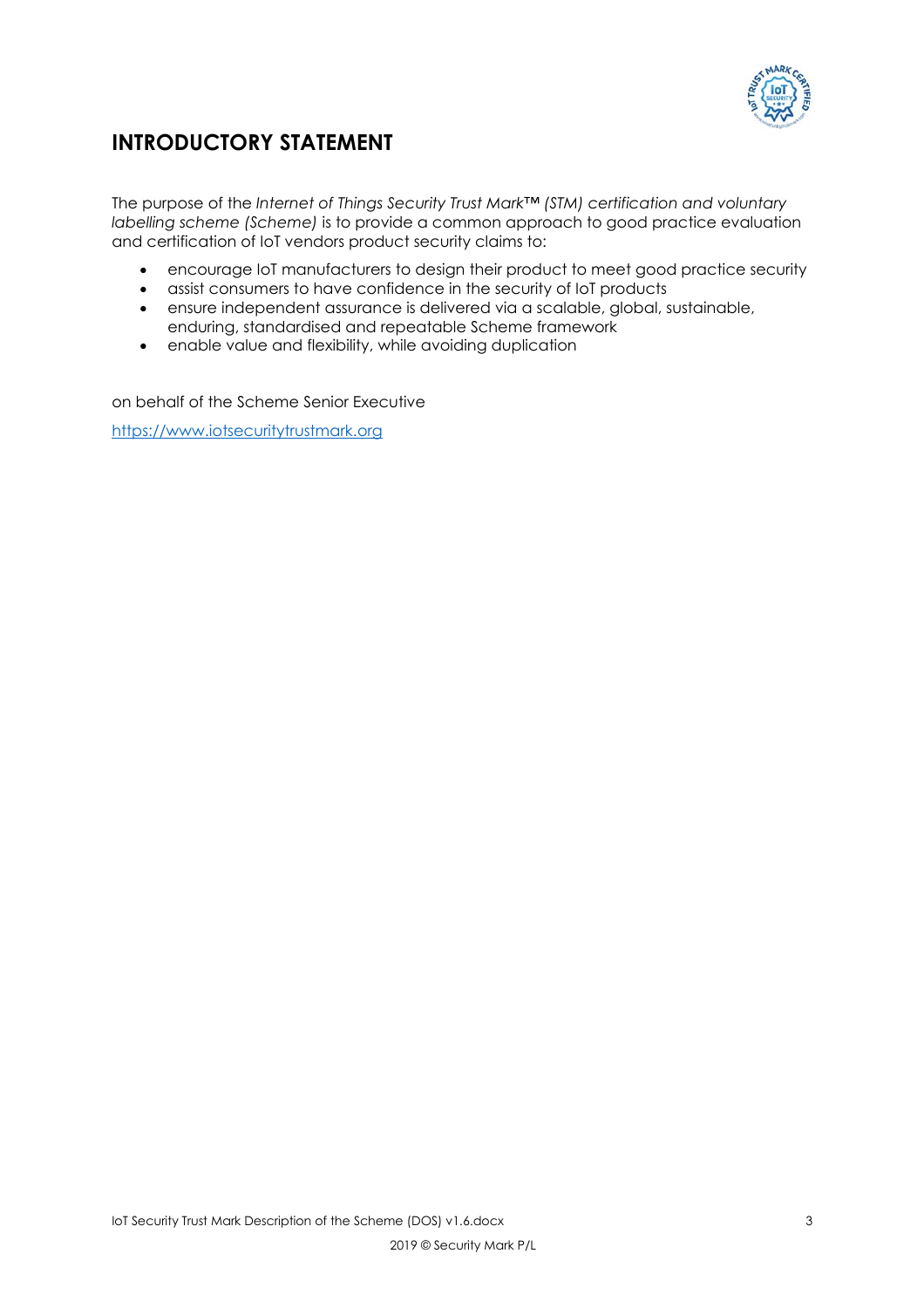

| 1. | <b>GENERAL</b><br>5                              |                                          |                |
|----|--------------------------------------------------|------------------------------------------|----------------|
|    | 1.1                                              | Introduction                             | 5              |
|    | 1.2                                              | Scope                                    | 5              |
|    | 1.3                                              | <b>Objectives</b>                        | 6              |
|    | 1.4                                              | <b>Document Changes</b>                  | 6              |
|    | 1.5                                              | IoT Security Trust Mark™ Scheme review   | 6              |
| 2. | <b>ACRONYMS, DEFINITIONS AND INTERPRETATIONS</b> |                                          |                |
|    | 2.1                                              | <b>GLOSSARY AND TERMINOLOGY</b>          | $\overline{7}$ |
|    | $2.2\,$                                          | <b>STM ABBREVIATIONS</b>                 | 11             |
|    | <b>3 OVERVIEW OF THE SCHEME</b>                  |                                          | 13             |
|    | 3.1                                              | <b>Introduction</b>                      | 13             |
|    | 3.2                                              | <b>Document Control</b>                  | 14             |
|    | 3.3                                              | <b>STM Claims Testing</b>                | 14             |
|    | 3.4                                              | <b>STM Award</b>                         | 15             |
|    | 3.5                                              | The Scheme                               | 16             |
|    | 3.6                                              | <b>STM Claims Testing Overview</b>       | 17             |
|    | 3.7                                              | <b>Publications and Publicity</b>        | 18             |
|    | 3.8                                              | <b>STM Maintenance</b>                   | 18             |
|    | <b>4 ORGANISATION AND MANAGEMENT</b>             |                                          | 19             |
|    | 4.1                                              | Introduction                             | 19             |
|    | 4.2                                              | <b>Host Country Association (HCA)</b>    | 19             |
|    | 4.3                                              | <b>Decision Authority (DA)</b>           | 19             |
|    | 4.4                                              | <b>Scheme Secretariat (SS)</b>           | 20             |
|    | 4.5                                              | <b>Accredited Test Facility (ATF)</b>    | 20             |
|    | 4.6                                              | Vendor                                   | 20             |
|    | 4.7                                              | loT Owner/User                           | 21             |
|    | 4.8                                              | <b>Disputes and Complaints Procedure</b> | 21             |
|    |                                                  | <b>APPENDIX A</b>                        | 23             |
|    |                                                  | <b>REFERENCES</b>                        | 24             |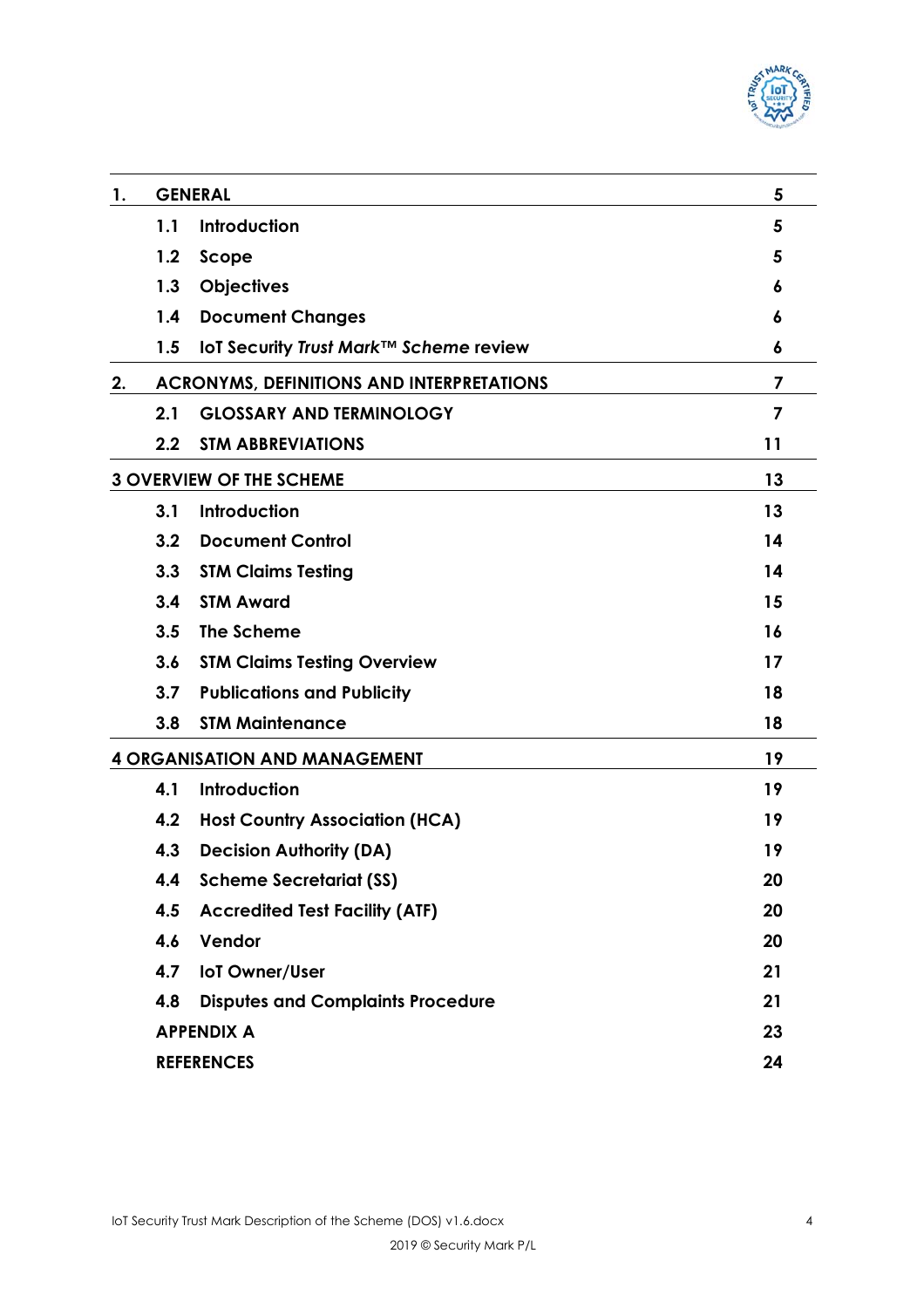

# **1. GENERAL**

# **1.1 Introduction**

- 1.1.1 The development of this *Scheme* has been prompted by significant, and realised concerns, about the security of Internet of Things (IoT) connected devices. Relevant stakeholders comprise representatives from the IoT, technology and communications industries, government, vendors/manufacturers, privacy, safety and user/consumer groups.
- 1.1.2 The *Scheme Document* should be read in the context of other relevant codes, guidelines, standards and documents.

1.1.3 The *Scheme Document* should be read in conjunction with related domestic and international guidance, codes, standards and legislation, including:

- (a) FVEY Guidance: Statement of Intent regarding the security of the Internet of Things;
- (b) ETSI EN 303 645 Cyber Security for Consumer IoT: Baseline Requirements;
- (c) ENISA ISBN 978-92-9204-236-3 Baseline Security Recommendations for IoT;
- (d) NIST NISTIR 8259 Foundational Cybersecurity Activities for IoT Device Manufacturers;
- (e) UK DCMS Code of Practice for Consumer IoT Security; and
- (f) Australia DoHA Code of Practice Security the IoT for Consumers.
- 1.1.4 Compliance with this *Scheme* does not guarantee compliance with any legislation. The *Scheme Document* is not a substitute for legal advice.

# **1.2 Scope**

1.2.1 The IoT Security *Trust Mark™ (STM)* certification and voluntary labelling scheme covers the evaluation of IoT vendors product security claims, including:

- (a) data generated by IoT products;
- (b) data carried to and from IoT products;
- (c) data stored in IoT products;
- (d) consumers using IoT products; and
- (e) actuators driven by IoT systems.
- 1.2.2 The *STM* deals with IoT products associated with, but not limited to:
	- (a) home use by consumers;
	- (b) business use in the office environment;
	- (c) industry use in operational systems;
	- (d) government;
	- (e) critical infrastructure; and
	- (f) organisations of significant national interest.

1.2.3 This *STM* document provides specific interpretation of standard security controls in the IoT context and encourages security, safety and privacy in the design and development process. Specifically, it deals with;

- (a) evaluation of the claims related to secure use and storage of information obtained through IoT products; and
- (b) evaluation of the claims related to integrity of the operating system and application in the product.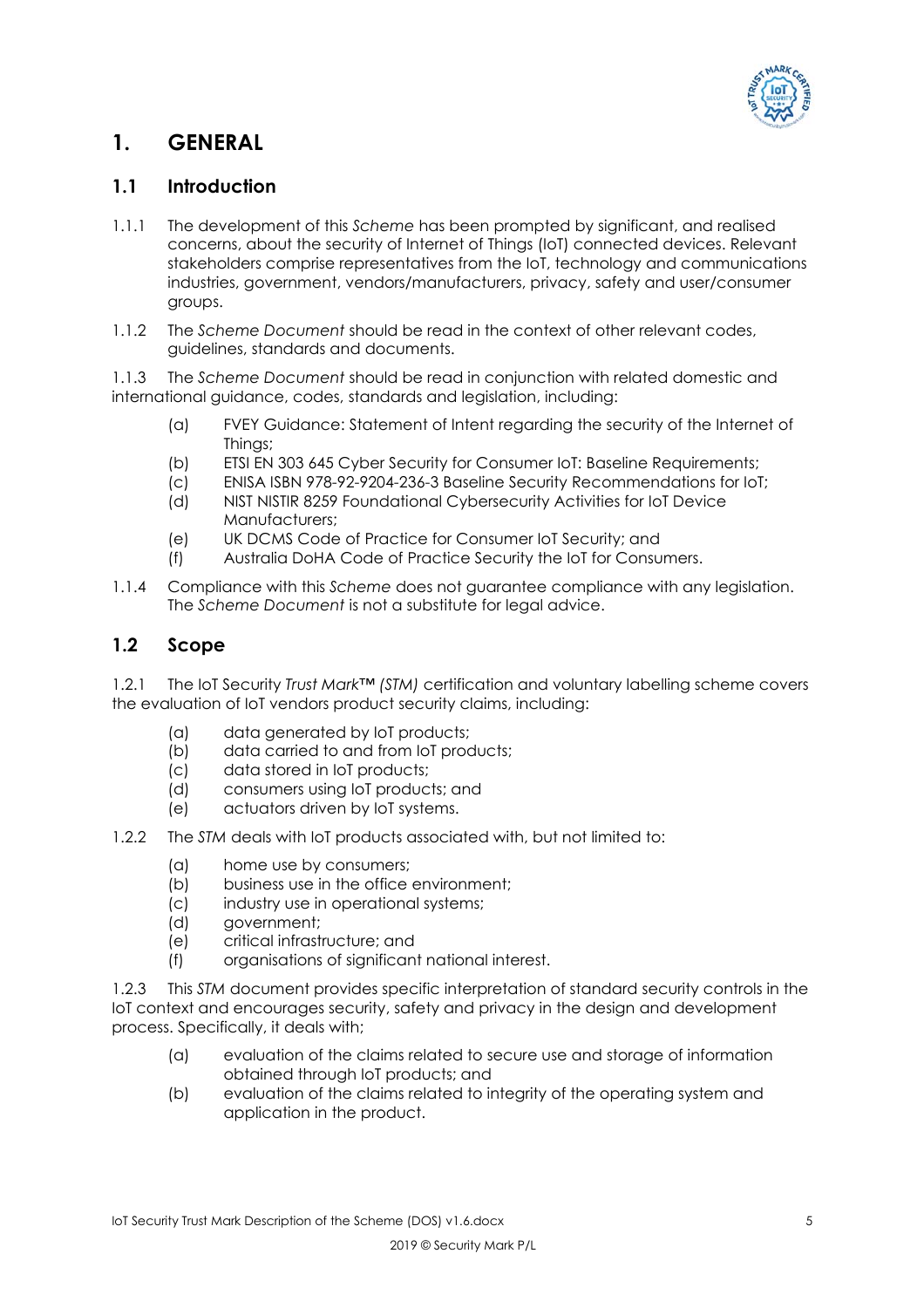

# **1.3 Objectives**

- 1.3.1 The objectives of the *STM* are to:
	- (a) encourage IoT product manufacturers to develop secure IoT products;
	- (b) enable IoT Owners/Users to have confidence in the security features claimed in an IoT product; and
	- (c) provide IoT product evaluators with a framework for predictable, standardised and repeatable testing of products.
- 1.3.2 The *STM* brings together sources of information relating to the security, privacy, and resilience of IoT to assist the IoT industry in delivering quality products. It does not endorse any specific technology or approach for use, nor warrant any product as inherently "secure".

# **1.4 Document Changes**

1.4.1 All the *Reference Guideline* documents (including this *Scheme Document*) will be subject to review and amendment. Changes to the *Reference Guidelines* will be published on the Scheme website and those participating in the Scheme will be notified at least twenty (20) working days before substantive or material changes in the documents take effect.

# **1.5 IoT Security** *Trust Mark™ Scheme* **review**

1.5.1 The STM scheme is a living program. The Reference Guidelines have been produced in a form that can be further reviewed and updated over time, and approved by the Scheme Senior Executive, as significant developments and potential risks make changes and additions to the STM Scheme necessary.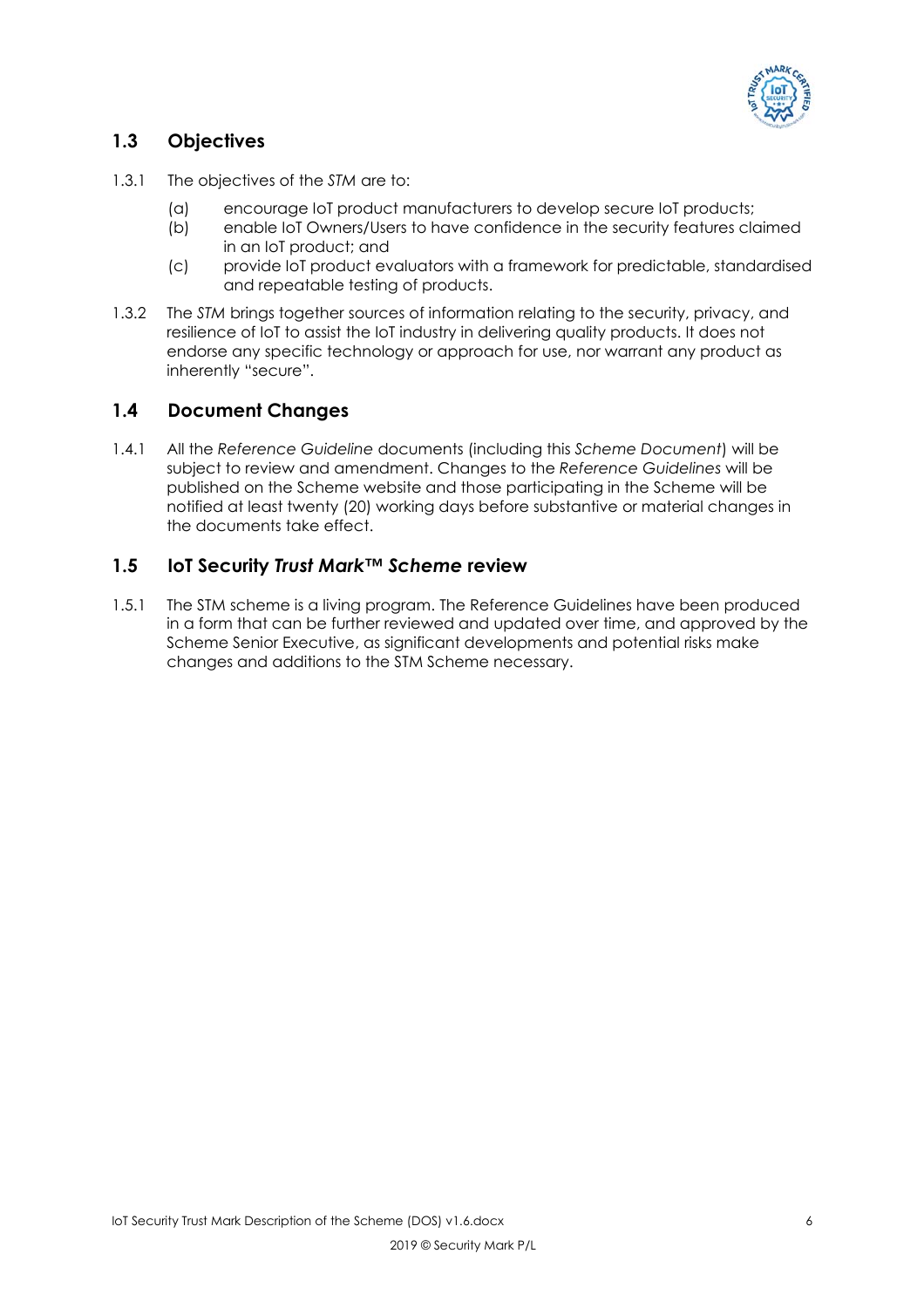

# **2. ACRONYMS, DEFINITIONS AND INTERPRETATIONS**

# **2.1 GLOSSARY AND TERMINOLOGY**

The following terms have special meanings within the context of the Scheme.

# **Accredited Test Facility (ATF)**

An organisation accredited by a Scheme Decision Authority (DA) in accordance with the Accredited Test Facility Guidelines (ATFG) and the Generic Claims Test Method (see ATFG) and appointed under the Scheme to work with vendors to develop their Vendor Claims Document (VCD), undertake Claims Tests and issue Test Report (TR), Test Report Summary (TRS), Supplementary Test Report (STR) and Letter of Recommendation (LoR) under the Scheme. A Scheme ATF must be accredited and maintain their accreditation as a testing laboratory against ISO/IEC 17025. The Scheme Senior Executive and Scheme Operator may also appoint interim ATF (iATF), provisional ATF (pATF) or Specialist ATF (SATF) *[collective xATF].*

#### **Application**

The formal request submitted by the Vendor to the Scheme for the IoT Product specified in the Vendor Claims Document (VCD) to be registered with the Scheme. This includes new and STM maintenance applications.

#### **Approved VCD**

The version of the Vendor Claims Document (VCD) submitted and approved by a Scheme DA.

#### **Baseline Requirements (BR)**

The minimum set of security claim types that must be present in each VCD. These follow, and are compiled from, international good practice IoT security guidelines, recommendations, codes of practice, ISO/IEC standards and regulations. Such as those released by ETSI (EN 303 645), ENISA (Baseline Security Recommendations for IoT), NIST (NISTIR 8259) and the UK & Australian Governments (IoT Security Codes of Practice).

#### **Basic Checks**

A series of quality checks to be undertaken by xATFs on VCDs, Test Reports, before submission to the Scheme Decision Authority (DA). Basic checks are documented in the Accredited Test Facility Guideline (ATFG).

#### **Certificate Award**

The issue of a formal statement by the Scheme confirming the Vendor's security claims for an IoT Product have been tested by an Accredited Test Facility (ATF) and validated against the VCD, and legitimate use of the STM Label (STM QR Code) on the specific version of the IoT Product evaluated. Products are listed on the STM Evaluated Products List (STM-EPL).

# **Claims Class (CC)**

A Claims Class may be an externally defined, (i.e. by a recognised third-party CDP), public sector requirement for a standard set of IoT functionality or a standard level of service provision for a specified type of IoT Product, these can be pre-approved by a DA for reference in the VCD.

#### **Claims Test**

The process carried out by an ATF (or in some cases, an iATF, pATF or SATF *[xATF]*) under the STM Scheme for the independent testing of the security claims of IoT Product stated in the VCD.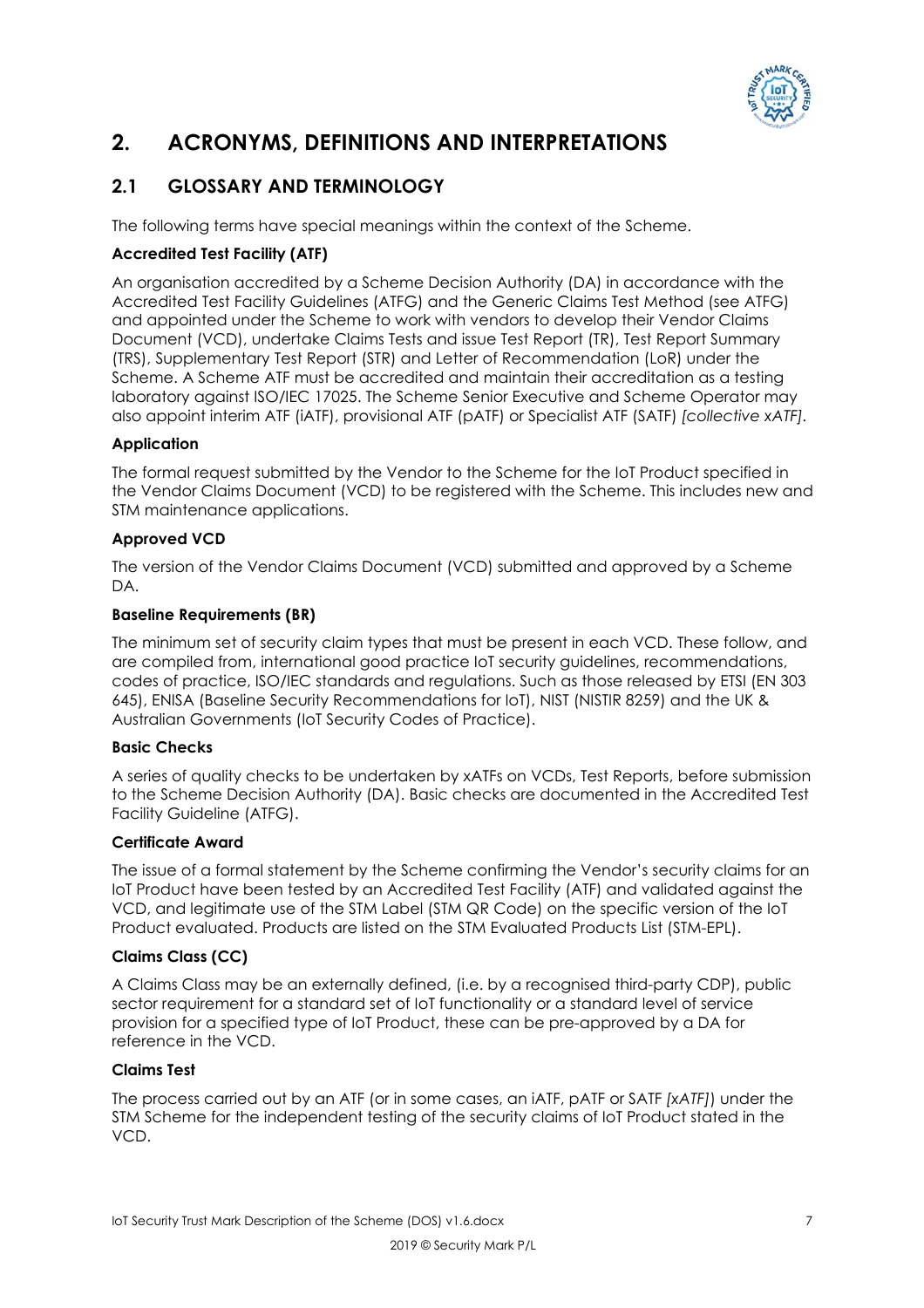

#### **Claims Test Method**

The test methodology used by the xATF for claims testing under the STM Scheme which must comply with the ATFG.

#### **Cybersecurity Design Pattern (CDP)**

The DA may from time to time issue a Cybersecurity Design Pattern (CDP) which provides a predefined set of security claims for a specific category of IoT product which are recognised by the industry. For example, a CDP may be created for SmartTVs or Smart Water Meters to ensure consistency in the baseline security claims expected from all vendors in this category and/or to meet minimum mandated regulatory requirements. CDPs are proactively distributed to Specialist ATFs (SATF) conducting testing of devices in that category, ensuring consistency and comparability across testing of like products. Testing facilities may apply to become a SATF in one, or more, of these specific categories.

#### **Decision Authority (DA)**

A technical organisation(s) appointed by the Scheme Operator and approved by the Scheme Senior Executive to independently oversee, audit and accredit Test Laboratories, review VCDs, review xATF Test Reports (TR), review Test Report Summaries (TRS), Supplementary Test Reports (STR) and Letters of Recommendation (LoR) to decide, and Award the STM certificate and voluntary label (STM QR Code).

To ensure currency of certification for products on the STM Evaluated Products List (EPL), the DA also engages in regular monitoring of known/disclosed security vulnerabilities. Notification is given to xATFs and/or vendors when this activity identifies a security issue requiring remediation. While remediation is in process the certification is suspended. This satisfies conformance with the assessment tenet of maintaining surveillance.

#### **DA Review**

The process undertaken by the DA in assessing VCDs, xATF TR, TRS, STR and LoR and in deciding whether to Award the STM certificate and label. The results of the assessment are recorded in a DA Review Form (DARF).

#### **Host Country Association (HCA)**

An Association or Organisation that may be appointed by the Scheme Senior Executive in a given region (jurisdiction/country/geography) who seek to drive the adoption of safe and secure IoT in their region; and includes the region Scheme Secretariat (SS) function, providing administration, promotion, marketing and Scheme awareness raising through engagement with Government, Industry and Consumers.

#### **Information Assurance (IA)**

The confidence that information systems will protect the information they handle, and will function as they need to, when they need to, under the control of legitimate users/consumers.

#### **IoT Owner/User**

A person or organisation who purchases, operates or uses an IoT device either directly themselves or on behalf of another user. This includes individual people, small and large organisations, and government.

#### **IoT Product**

A "test target"/Product Under Evaluation (PUE) that is the subject of a STM Security Claims evaluation comprising of software, firmware, hardware, service and its associated administration, user/consumer guidance documentation and marketing material supplied by the Vendor and covered by the VCD. An IoT product is tested by methodically analysing the physical product in accordance with the test method described by an xATF in the VCD.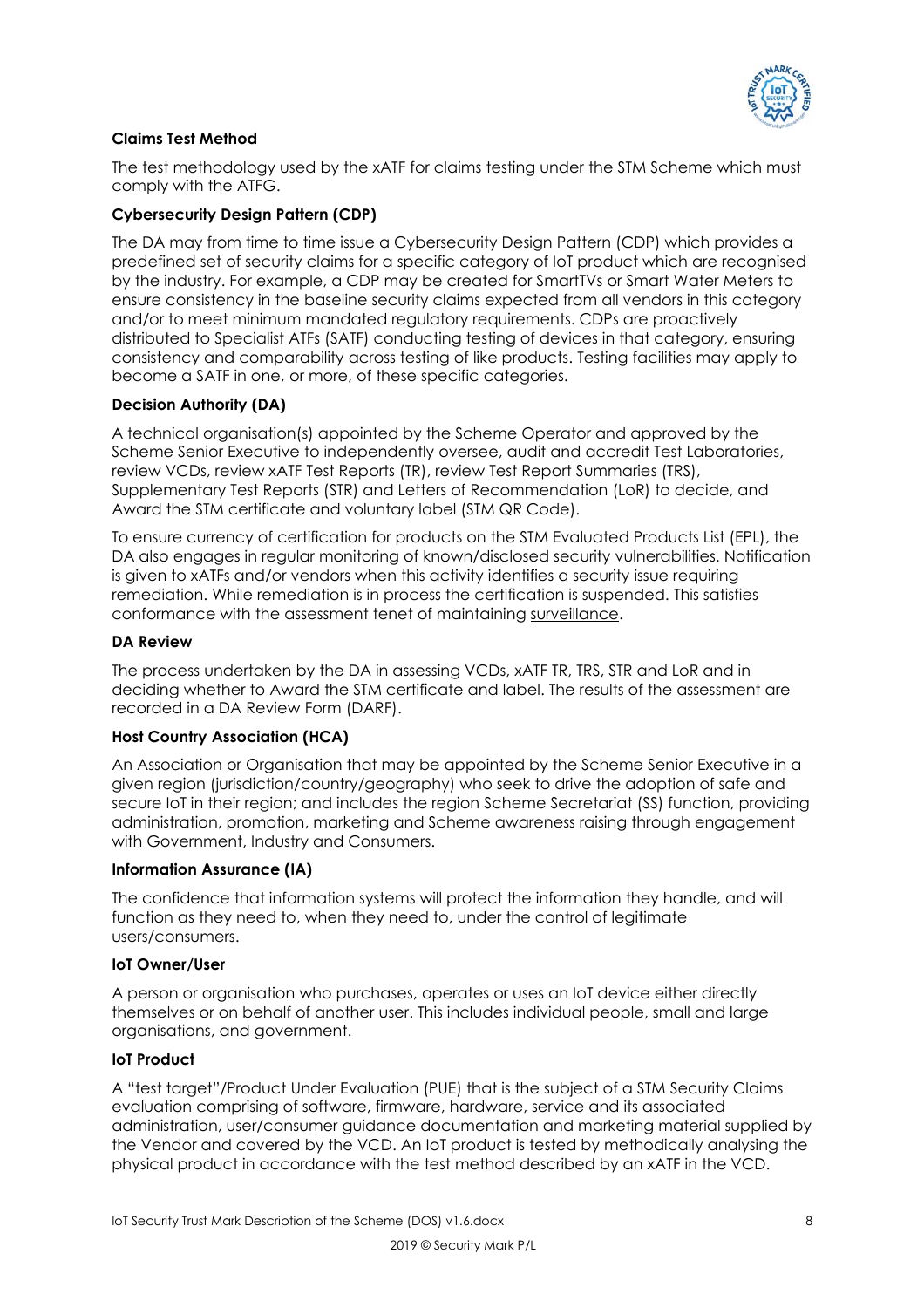

#### **IoT Service**

A service supplied to a consumer or business by a vendor that utilises IoT devices but where neither the consumer or the vendor is the owner or operator of those devices (thus, only a service is supplied). An IoT Service is also the subject of a STM Security Claims evaluation comprising software, firmware, hardware, service and its associated administration, user/consumer guidance documentation and marketing material supplied by the vendor and covered by the VCD. Unlike an IoT Product, an IoT Service is tested by interviewing customers or distributors of the IoT Service, as there is no physical device to be tested.

#### **ISO/IEC 17025**

The standards set out in the document entitled "ISO/IEC Guide 17025: General requirements for the Competence of Testing and Calibration Laboratories" *[ISO 17025]*.

#### **Letter of Recommendation (LoR)**

A document produced by a STM xATF that is submitted to the DA which details any additional Claims Test findings or issues raised in the Test Report of the Product Under Evaluation (PUE) and makes a recommendation for pass or fail, which will be used by the DA to inform and assess whether the STM can be awarded.

#### **Marketing Claims Statement**

A short (no more than 400 words) statement that summarises the security claims of the IoT Product or IoT Service to which the STM will apply. The Marketing Claims Statement is submitted with the VCD for either a New Application (NA) or a Review Application (RA).

#### **Quality Management (QMS)**

The ATF must maintain an effective, and auditable, QMS such as ISO9001. Refer §4.2.1 of ATFG.

#### **Scheme**

The IoT Security Trust Mark™ (STM) certification and voluntary labelling scheme that is described in this *Scheme Document* and the Reference Guidelines.

#### **Scheme Documents**

The full suite of documents describing the Scheme property, comprising:

 Description of Scheme (DOS) ISBN 978-0-9953944-2-1 Vendor Guideline (VG) ISBN 978-0-9953944-9-0 Accredited Test Facility Guideline (ATFG) ISBN 978-0-9953944-8-3 Decision Authority Guideline (DAG) ISBN 978-0-9953944-7-6

#### **Scheme Senior Executive**

Representative(s) appointed by the organisation that own the IoT Security Trust Mark™ certification and voluntary labelling scheme, who sets the objectives, policy, governance and standards for the operation of the Scheme, and who licence and appoints those to operate and administer the Scheme. The Scheme Senior Executive oversees contracts and the maintenance of Scheme Documents.

#### **Scheme Secretariat (SS)**

A subsidiary of, or appointed under licence by, an HCA. The Scheme Secretariat is the organisation responsible for supporting the day-to-day activity of the Scheme, and those involved in the Scheme, within the HCAs region.

#### **Specialist Testing (ST)**

Several technologies require specialised testing methods and equipment. ATFs and Test Laboratories can apply for, and be accredited to, undertake Specialist Testing, as a SATF. Refer §3.4 of ATFG.

IoT Security Trust Mark Description of the Scheme (DOS) v1.6.docx 9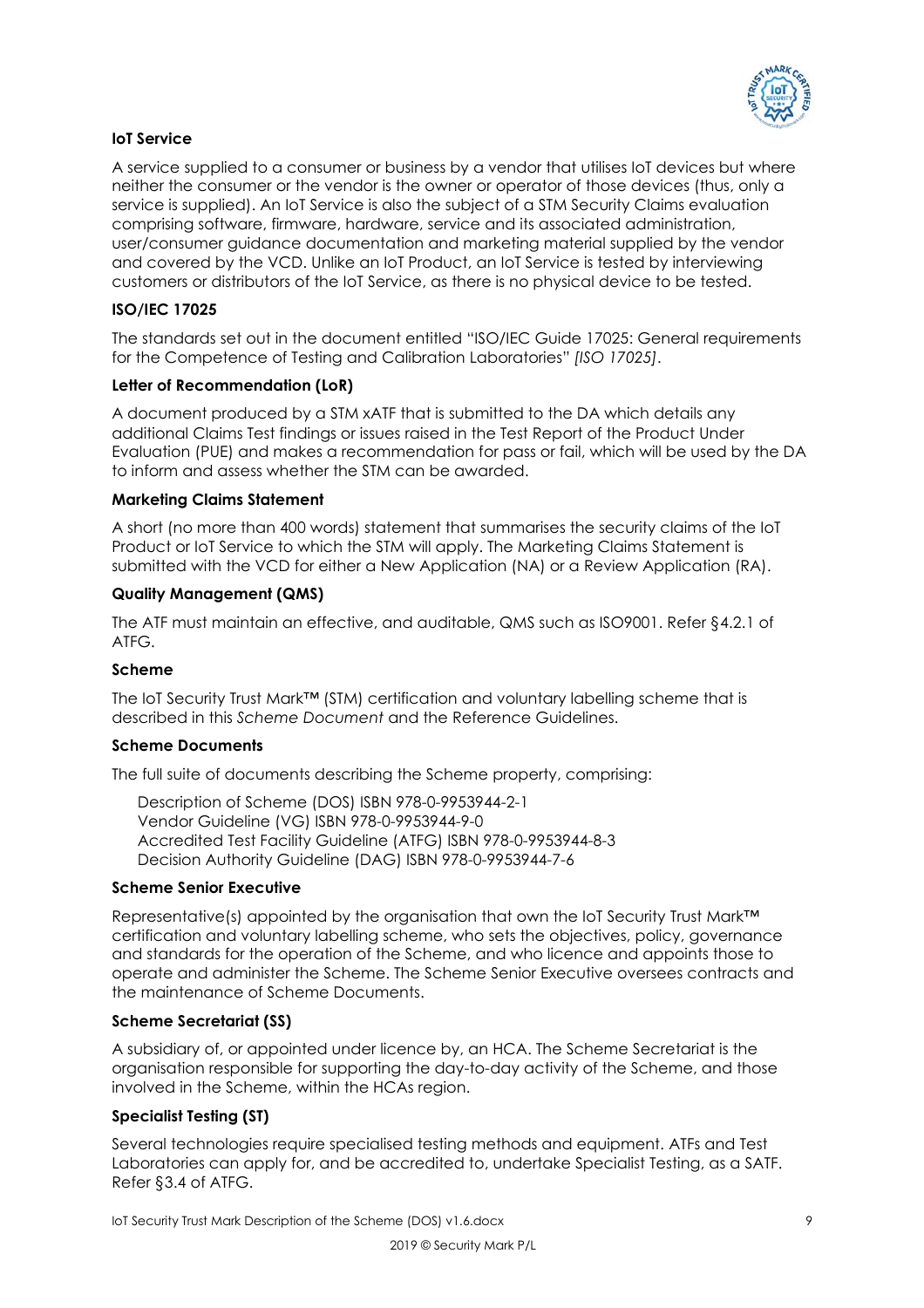

#### **Specialist Accredited Test Facility (SATF)**

A Test Laboratory, or ATF, that has undergone accreditation in a specialist area in order to conduct Specialist Testing (ST). Refer Appendix D for a list of specialist test areas.

#### **STM Evaluated Products List (STM-EPL)**

Evaluated Products are listed in the IoT Security Trust Mark™ Evaluated Products List (STM-EPL), along with their Summary Test Report (STR). *Access to the STM-EPL is via the Scheme website.* Products successfully passing certification can voluntarily display the IoT Security Trust Mark™ label (STM QR Code), issued by the DA, on their product packaging and/or marketing material for the duration of their active certification. These link to their product on the official IoT STM-EPL enabling IoT consumers to quickly check and confirm currency of certification at any point in time *(using the IoT STM "traffic light system" of; certified (green), suspended (amber) or expired (red))*.

#### **Supplementary Test Report (STR)**

From time to time the DA may seek clarification, qualification, or additional test execution and assurances that must be demonstrably addressed by either the xATF or vendor, this may be via written response or a formal Supplementary Test Report (STR). Refer §5.7 of DAG.

#### **Test Approach (TA)**

The methodology documented by the xATF in the VCD that is used to evaluate the vendors product security claims and validate compliance with the Baseline Requirements (BR). Note that the TA proposed by the xATF may be different for each type of Product Under Evaluation (PUE). This satisfies conformance with the assessment tenet of detailing determination.

#### **Test Laboratory**

An entity who conducts testing of technology products and services that is not Accredited by the Scheme and is therefore nor permitted to conduct Claims Testing for the Scheme. Test Laboratories may apply for either Full, interim or provisional Accreditation in accordance with the procedures of §5 of the ATFG. They may also apply for SATF Accreditation.

#### **Test Officer (TO)**

A suitably qualified and experienced tester who is employed by an xATF and authorised by them to responsibly execute the test approach submitted in the VCD, to the standard of their xATF and the Scheme, and clearly document the results in the TR.

#### **Test Report (TR)**

A report produced by an xATF and submitted to the DA detailing the findings of the Claims Tests for the "Test Target"/Product Under Evaluation (PUE), which will be used by the DA in conjunction with the Letter of Recommendation (LoR) to assess whether the STM should be awarded. This satisfies conformance with the assessment tenet of providing attestation.

#### **Test Report Summary (TRS)**

The summary of the main findings from the Test Report written by the xATF and submitted by the Test Laboratory to the DA along with a TR and LoR. This Test Report Summary, *if approved by the Scheme*, is published on the Scheme website, following the award of the STM certificate and voluntary label (STM QR Code).

#### **Vendor**

A person or organisation that owns and develops an IoT Product or IoT Service.

#### **Vendor Claims Document (VCD)**

The document which identifies the security functionality claims of the vendor to be tested and the Test Approach (TA) methodology of the xATF for the defined IoT Product to meet the IoT Security Baseline Requirements (BR). This satisfies conformance with the assessment tenet of describing requirement.

IoT Security Trust Mark Description of the Scheme (DOS) v1.6.docx 10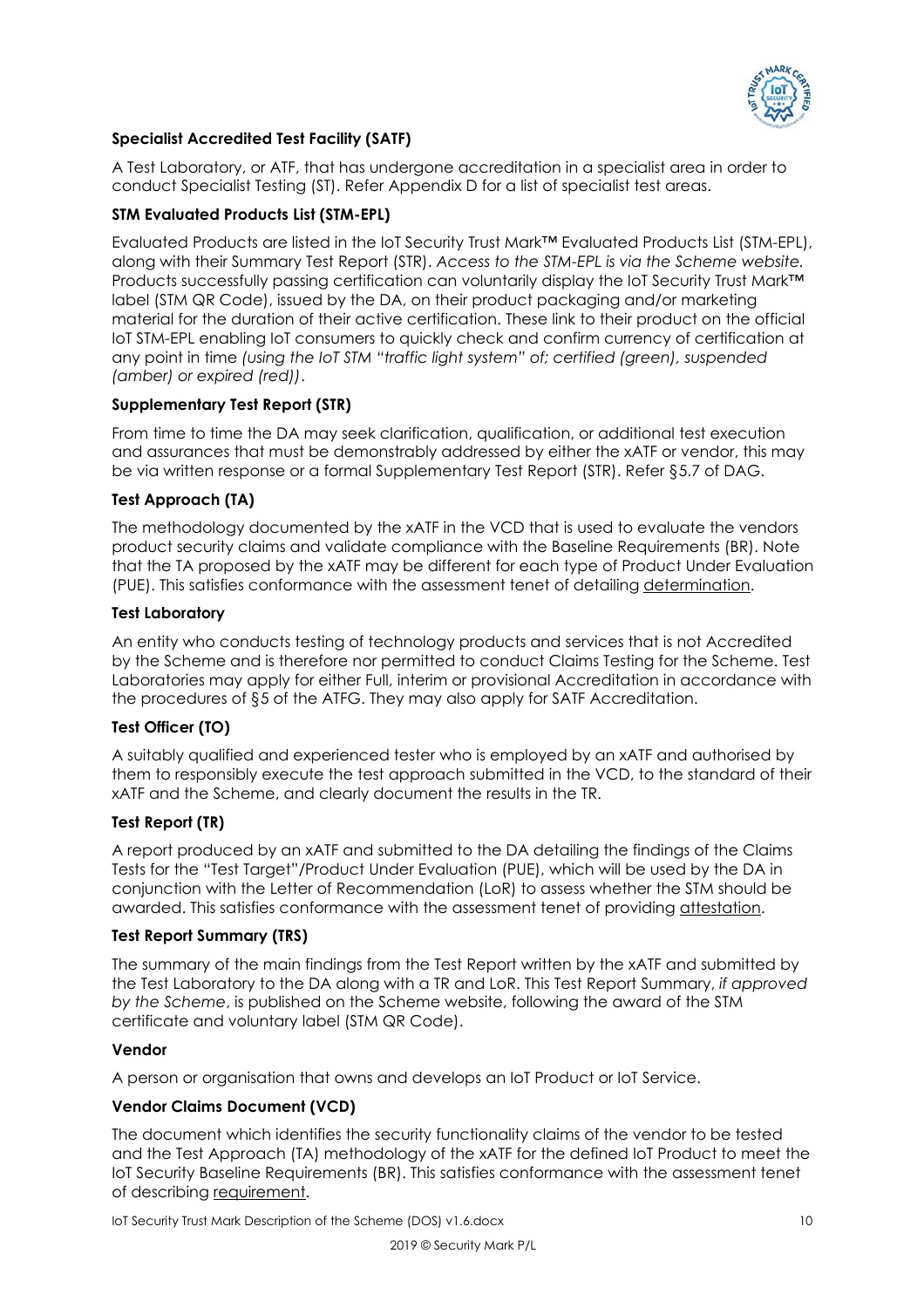

# **2.2 STM ABBREVIATIONS**

| ATF              | <b>Accredited Test Facility</b>                                             |    |
|------------------|-----------------------------------------------------------------------------|----|
| <b>ATFG</b>      | <b>Accredited Test Facility Guideline</b>                                   |    |
| BС               | <b>Basic Checks</b>                                                         |    |
| <b>BGT</b>       | <b>Brand Guidelines for ATFs</b>                                            |    |
| <b>BGV</b>       | <b>Brand Guidelines for Vendors</b>                                         |    |
| BR               | <b>Baseline Requirements</b>                                                |    |
| <b>CDP</b>       | <b>Cybersecurity Design Pattern</b>                                         |    |
| CP               | <b>Certification Period</b>                                                 |    |
| DA               | Decision Authority                                                          |    |
| <b>DAG</b>       | Decision Authority Guideline                                                |    |
| <b>DARF</b>      | Decision Authority Review Form                                              |    |
| <b>DOS</b>       | Description of the Scheme                                                   |    |
| <b>ENISA</b>     | European Network and Information Security Agency                            |    |
| EPL              | IoT Security Trust Mark™ Evaluated Products List                            |    |
| <b>ETSI</b>      | European Telecommunications Standards Institute                             |    |
| <b>FIPS</b>      | Federal Information Processing Standard (FIPS PUB 140-2)                    |    |
| <b>HCA</b>       | <b>Host Country Association</b>                                             |    |
| IA               | <b>Information Assurance</b>                                                |    |
| iATF             | Interim Accredited Test Facility                                            |    |
| IEC              | <b>International Electrotechnical Commission</b>                            |    |
| loT              | Internet of Things                                                          |    |
| ISO              | International Organization for Standardization                              |    |
| LoR              | Letter of Recommendation                                                    |    |
| NA.              | New Application                                                             |    |
| <b>NIST</b>      | National Institute for Standards and Technology                             |    |
| pATF             | Provisional Accredited Test Facility                                        |    |
| <b>PUE</b>       | Product Under Evaluation                                                    |    |
| QMS              | Quality Management System                                                   |    |
| QM               | Quality Manual                                                              |    |
| QP               | <b>Quality Procedures</b>                                                   |    |
| RA               | Review Application                                                          |    |
| SATF             | <b>Specialist Accredited Test Facility</b>                                  |    |
| Scheme           | loT Security Trust Mark™ (STM) certification and voluntary labelling scheme |    |
| SS               | Scheme Secretariat                                                          |    |
| ST               | <b>Specialist Testing</b>                                                   |    |
| <b>STM</b>       | loT Security Trust Mark™ (STM) certification and voluntary labelling scheme |    |
| STM-EPL          | loT Security Trust Mark™ Evaluated Products List                            |    |
| <b>STM Label</b> | loT Security Trust Mark™ Label (aka STM QR Code)                            |    |
|                  | IoT Security Trust Mark Description of the Scheme (DOS) v1.6.docx           | 11 |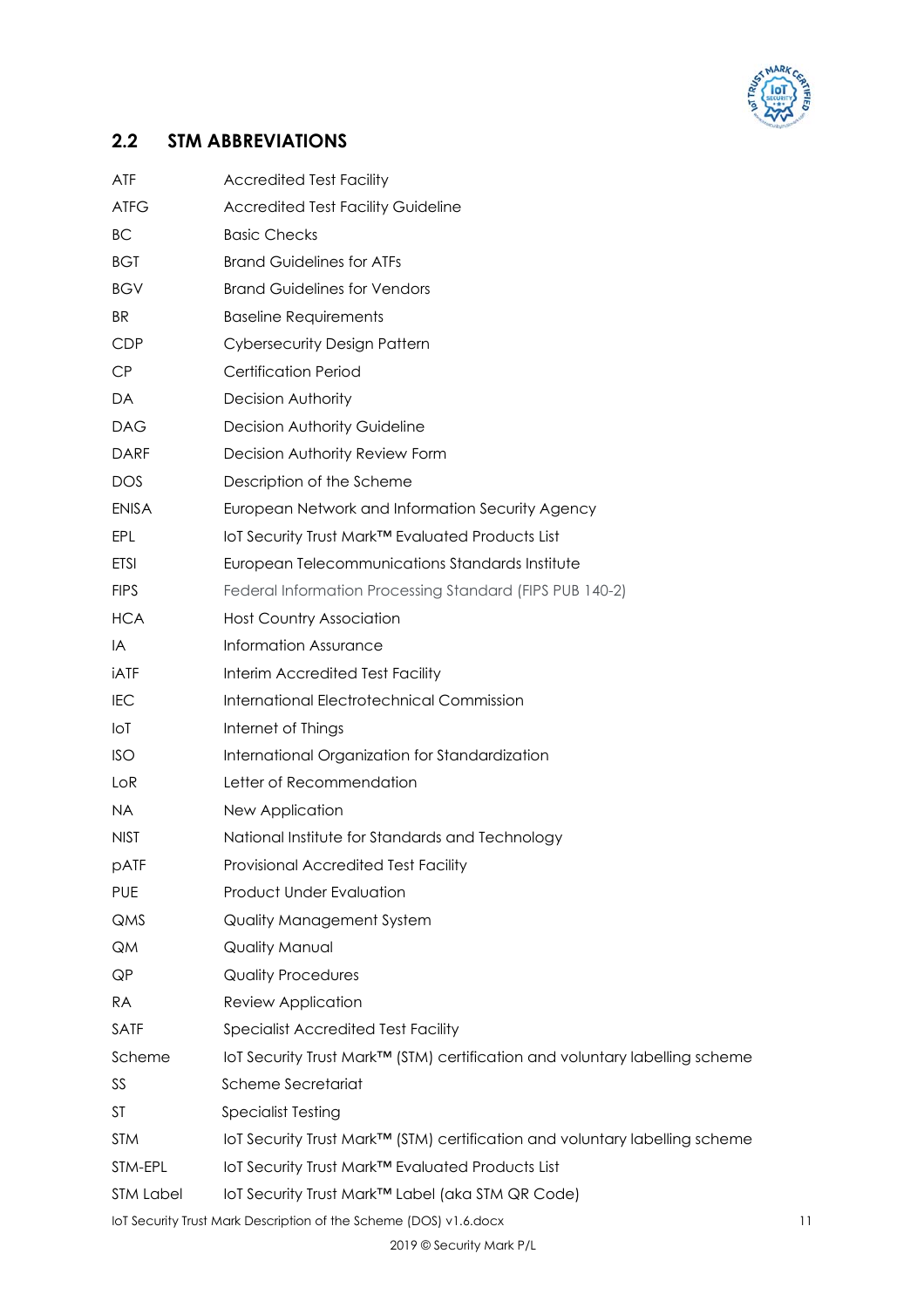

|             | STM QR Code loT Security Trust Mark <sup>™</sup> Quick Response Code (aka STM Label) |
|-------------|--------------------------------------------------------------------------------------|
| <b>STR</b>  | Supplementary Test Report                                                            |
| <b>TA</b>   | Test Approach (Methodology)                                                          |
| TO          | <b>Test Officer</b>                                                                  |
| TR.         | Test Report                                                                          |
| <b>TRS</b>  | <b>Test Report Summary</b>                                                           |
| <b>VCD</b>  | <b>Vendor Claims Document</b>                                                        |
| VG          | Vendor Guideline                                                                     |
| <b>xATF</b> | [x]variable = interim, provisional, Specialist; or fully; Accredited Test Facility   |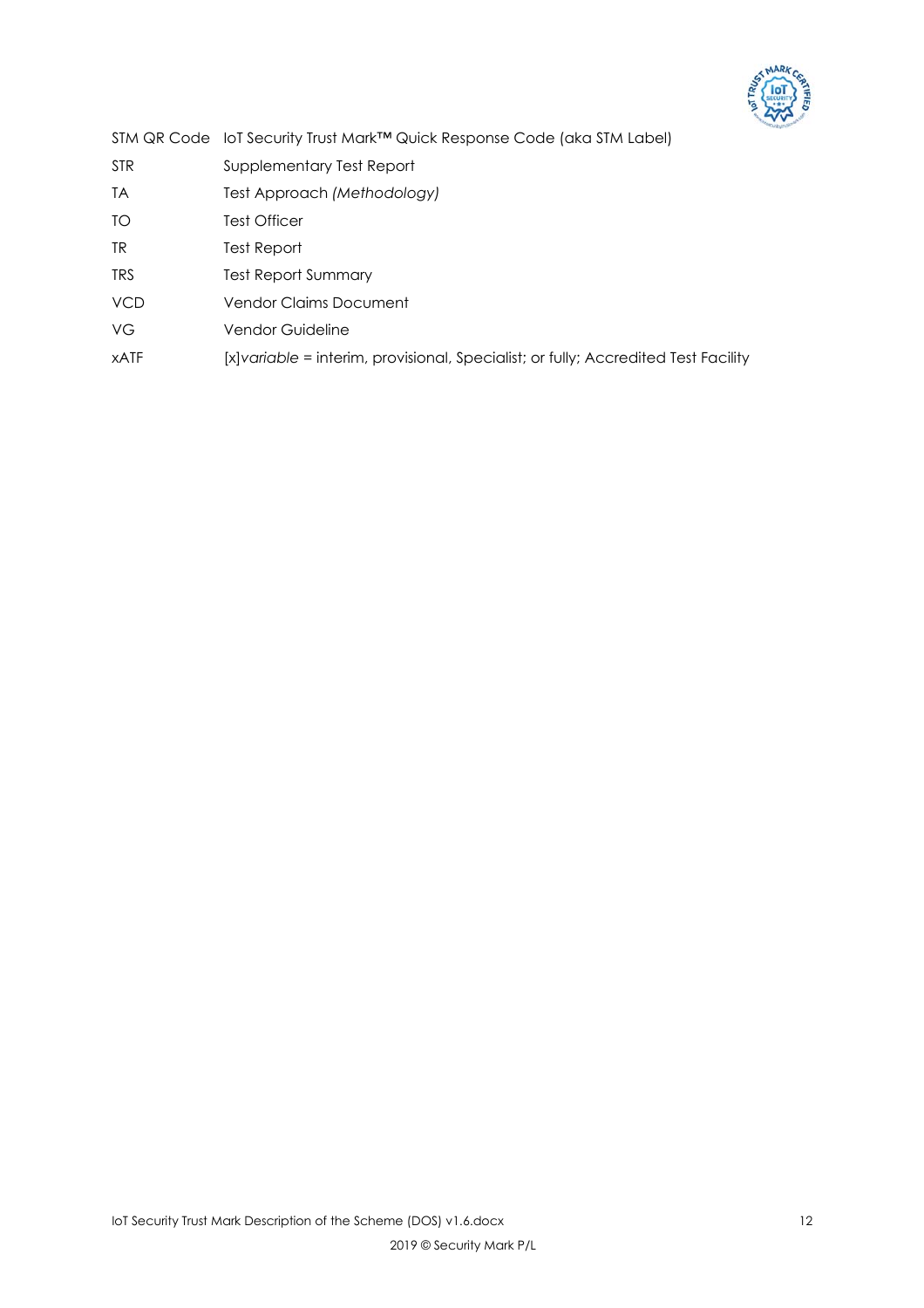

# **3 OVERVIEW OF THE SCHEME**

# **3.1 Introduction**

- 3.1.1 The IoT Security Trust Mark™ (STM) Scheme (referred to as the "Scheme" or "STM" in this document) was established in 2019 to test the validity of vendors' claims of security functionality in Internet of Things (IoT) Products and IoT Services, in which Information Assurance (IA) is a major consideration.
- 3.1.2 In the context of this Scheme, IoT security means the protection of information and information systems from a wide range of threats in order to ensure continuity, minimise damage; and support safety & privacy principles. IoT security is categorised as the preservation of:
	- a. **Confidentiality** The property that information is not made available or disclosed to unauthorised individuals, entities, or processes;
	- b. **Integrity** The property of safeguarding the accuracy and completeness of assets;
	- c. **Availability** The property of being accessible and usable upon demand by an authorised entity;
	- d. **Safety** The property of being able to be used without harm to a person or persons;
	- e. **Resilience** The property of not being able to sustain continuous operation even when under attack.

Any or all of these aspects may be of importance in a particular case.

The **Baseline Requirements** (BR) of the Scheme are structured around these attributes to articulate the minimum set of capabilities that will **preserve** each of the attributes

The scheme is compliant with the premise of the conceptual framework for a conformity assessment program set out by the National Institute of Standards and Technology (NIST SP 2000-1/-2) and covers the principal tenets of;

 **REQUIREMENT** – How should it perform?  **DETERMINATION** – How do we know it performs?  **ATTESTATION** – Who says its performance has been demonstrated?  **SURVEILLANCE** – What about assurances next week?

- 3.1.3 Information Assurance (IA) means the confidence that information systems will protect the information they handle, and will function as they need to, when they need to, under the control of legitimate users/consumers.
- 3.1.4 The objective of the Scheme is to meet the needs of Government and Industry for cost effective and efficient functionality claims testing of the security of IoT Products and IoT Services. The STM requires IoT Products and IoT Services to meet good practice Baseline IA Requirements, as defined by organisations such as ETSI, ENISA, NIST and global government departments, agencies and regulators, thereby ensuring suitability for purchase by central government and the wider public sector, particularly in the areas of transport, health, agricultural, industrial systems (IIoT), smart cities and consumer smart devices.
- 3.1.5 The Scheme may be represented by a Host Country Association (HCA) in each geography who provides a Scheme Secretariat (SS) to provide administrative support for the Scheme locally in that country or region. STM certification will be awarded to IoT Products that meet the terms and conditions of the Scheme. Those products will then be able to voluntarily display the STM label (STM QR Code) which links to their product on the STM Evaluated Products List (STM-EPL), located on the Scheme website. The STM-EPL operates the "STM traffic light system" which shows green,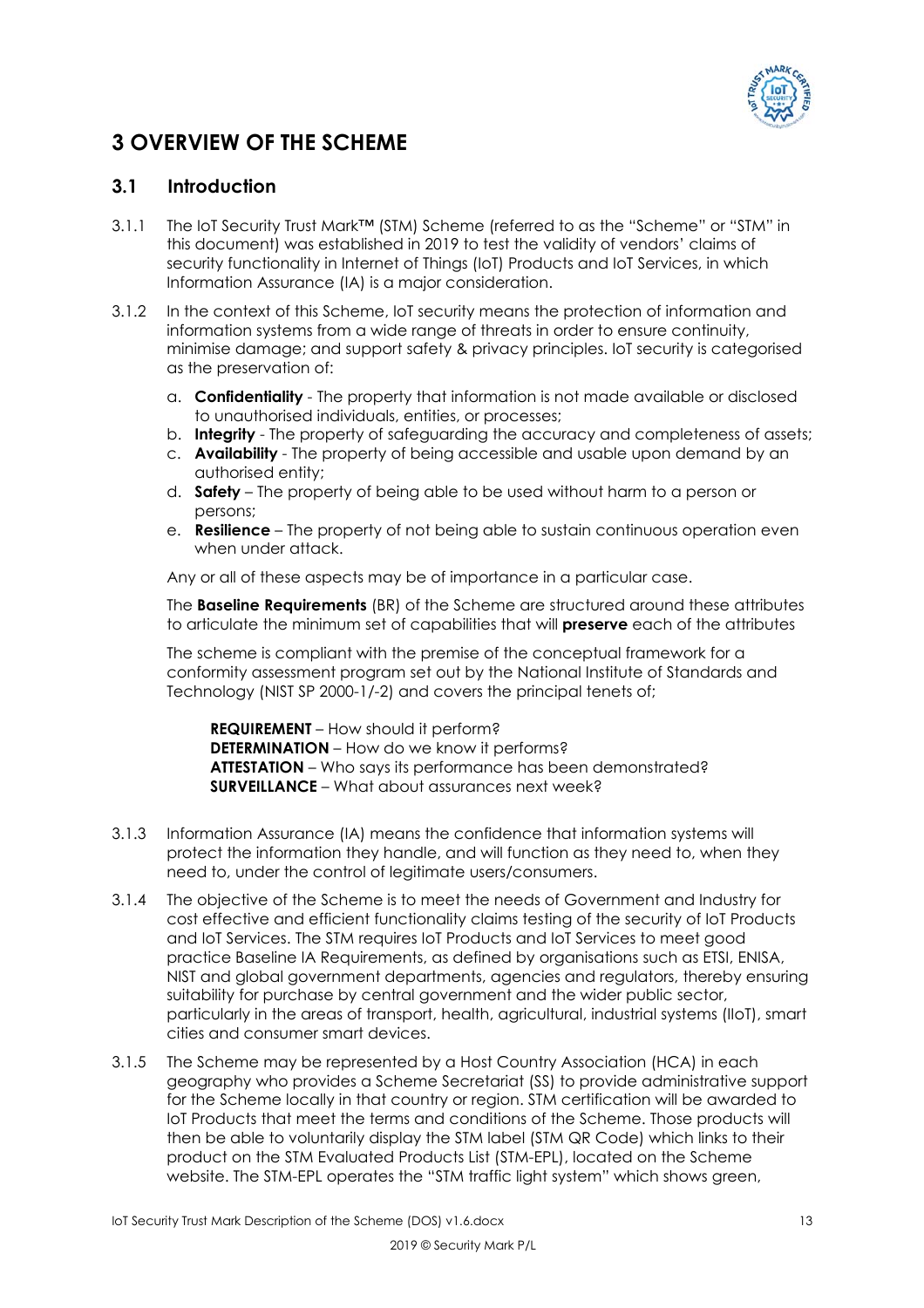

amber and red, representing a products current certification status, being certified, suspended or expired respectively.

- 3.1.6 This document "IoT STM Description of the Scheme" (DOS) ISBN 978-0-9953944-2-1 describes the Scheme and the procedures applied under it. It is intended for use by those participating in the Scheme as well as potential IoT Owners/Users who are involved with the evaluation, procurement, purchasing and use of IoT Products in which IA is a consideration.
- 3.1.7 For details of the process and objectives, applied by the STM Scheme Decision Authority (DA) in assessing Vendor Claims Documents (VCDs) and Test Reports, and in deciding whether to Award the STM certification to IoT Products see the "IoT STM Decision Authority Guideline" (DAG) ISBN 978-0-9953944-7-6.
- 3.1.8 For details of the Assessment Criteria Trial Test applied by the DA, to accredit a Test Facility, see Appendix A of the "IoT STM Scheme Accredited Test Facility Guideline" (ATFG) ISBN 978-0-9953944-8-3 and Appendix A of the "IoT STM Decision Authority Guideline" (DAG).
- 3.1.9 For details about Vendors' responsibilities and admission to the Scheme, see the "IoT STM Scheme Vendor Guideline" (VG) ISBN 978-0-9953944-9-0.
- 3.1.10 For details about Test Laboratory responsibilities and participation in the Scheme, see the "IoT STM Scheme Accredited Test Facility Guideline" (ATFG).

# **3.2 Document Control**

3.2.1 All the Scheme documents will be subject to review and amendment. Changes to the Scheme documents will be published and those participating in the Scheme will be notified at least twenty (20) working days before materially substantive changes in the documents take effect.

# **3.3 STM Claims Testing**

- 3.3.1 STM Claims Testing is the independent testing of vendors' security claims of their IoT Product(s) by a Test Laboratory accredited by the Scheme Decision Authority (DA) as an Accredited Test Facility (ATF) and the STM label (STM QR Code) provides IoT Owners/Users of IoT Products or IoT Services with confidence that the Vendor's security functionality claims of the IoT Products and IoT Services have been independently validated and they meet the IoT Security Baseline Requirements (BR).
- 3.3.2 The IoT Product or IoT Service will be tested against the Vendor Claims Document (VCD), which demonstrates the security requirement specifying the security functionality claims, versions and platforms of the IoT Product or IoT Service and period of assessment for the Product Under Evaluation (PUE).
- 3.3.3 Where applicable, the Vendor Claims Document (VCD) should provide a mapping of individual claims to controls specified in the NIST Cybersecurity Framework. Where the claims conform to a Cybersecurity Design Pattern (CDP), this should be specified.
- 3.3.4 More detailed guidance on the process for registering a STM application, testing and approval under the Scheme is provided in the Reference Guidelines.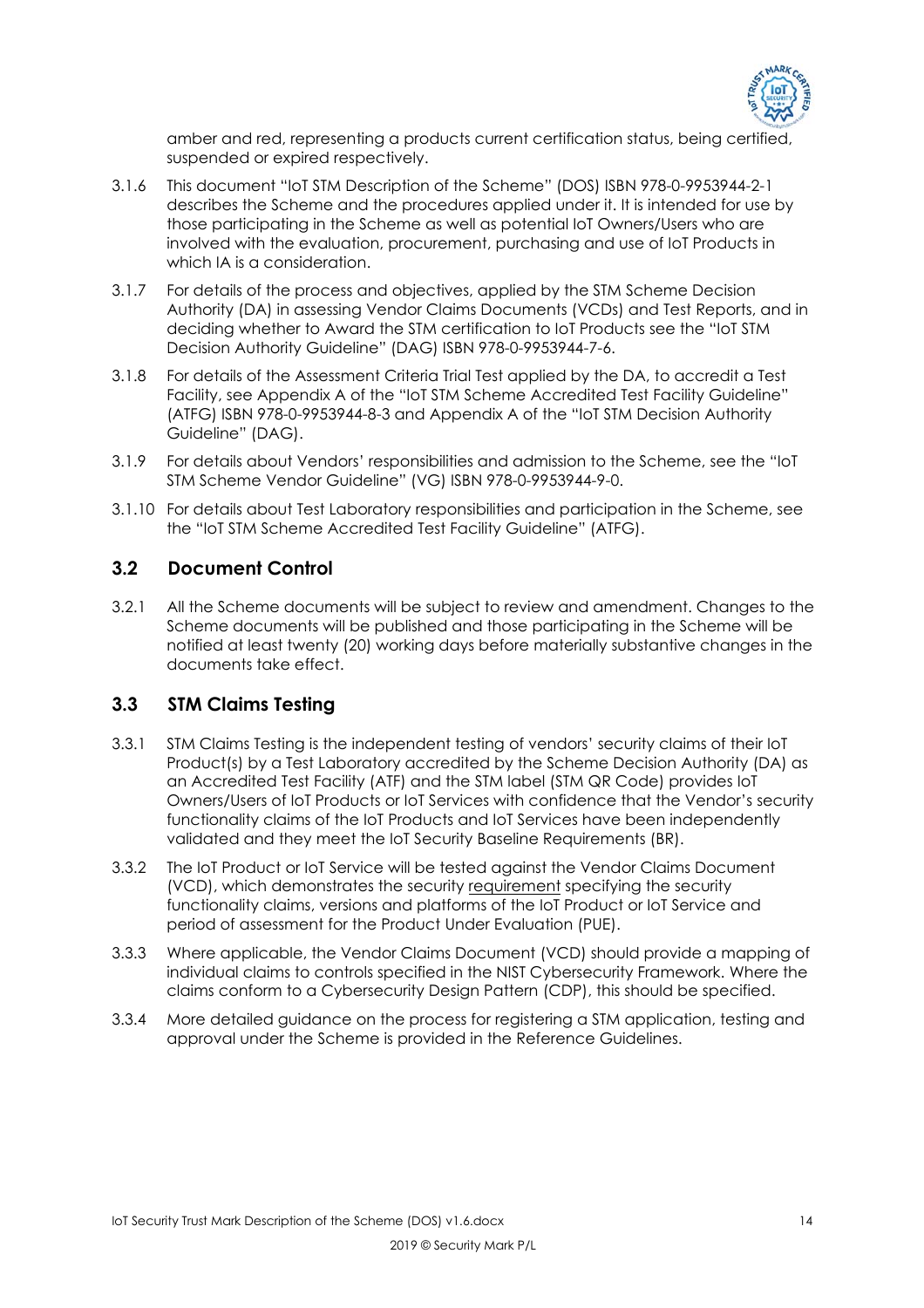

# **3.4 STM Award**

- 3.4.1 The Scheme provides the independent review of Claims Test results, and thereby ensures impartiality of results across all Claims Tests under the Scheme.
- 3.4.2 The Award of the STM confirms that:
	- a. The determination that an IoT Product or IoT Service has been Security Claims Tested and the test results confirm that the security functionality claims in the VCD are valid;
	- b. The testing has been conducted in accordance with the requirements and integrity of the Scheme and an independent Accredited Test Facility (ATF) is willing to provide that attestation.
- 3.4.3 The Award of the STM does not endorse an IoT Product or IoT Service in any other respects. Moreover, it is not a guarantee that other claims made by the Vendor outside the VCD are valid, or a guarantee of inherent security.

The vendor may voluntarily display the IoT STM label (STM QR Code) in material relating to their certified product.



*Fig 1. Sample STM QR Code label* 

This label links directly to the product listing on the STM Evaluated Product List (STM-EPL) and enables consumers to quickly ascertain the currency of the certification according to the "STM traffic light system" which shows green, amber and red, representing a products current certification status, being certified (green), suspended (amber) or expired (red).

- 3.4.4 The Award of the STM applies to a specific version and the product(s) specified in the VCD. The STM for an IoT Product or IoT Service is valid for a maximum of two (2) years from the date of the Award. This is known as the Certification Period (CP). All IoT Products and IoT Services must undergo a review at the 12-month anniversary of the Award via the submission of a Review Application (RA).
- 3.4.5 Should the version or name of the IoT Product or IoT Service change at all within the CP, the Award for an IoT Service can be maintained for a further 12 months provided the product goes through, and passes, an STM review (via the submission of a RA), ensuring that standards and security claims have been maintained.
- 3.4.6 The Award of the STM applies to the specific claims indicated in the VCD and tested for within the Scheme. Marketing statements which will be used should the IoT Product or IoT Service be awarded the STM should therefore be included in the VCD. Marketing materials for the IoT Product or IoT Service must also be submitted within the Application to the Scheme to ensure continuity between the claims, tests and STM labelling and marketing.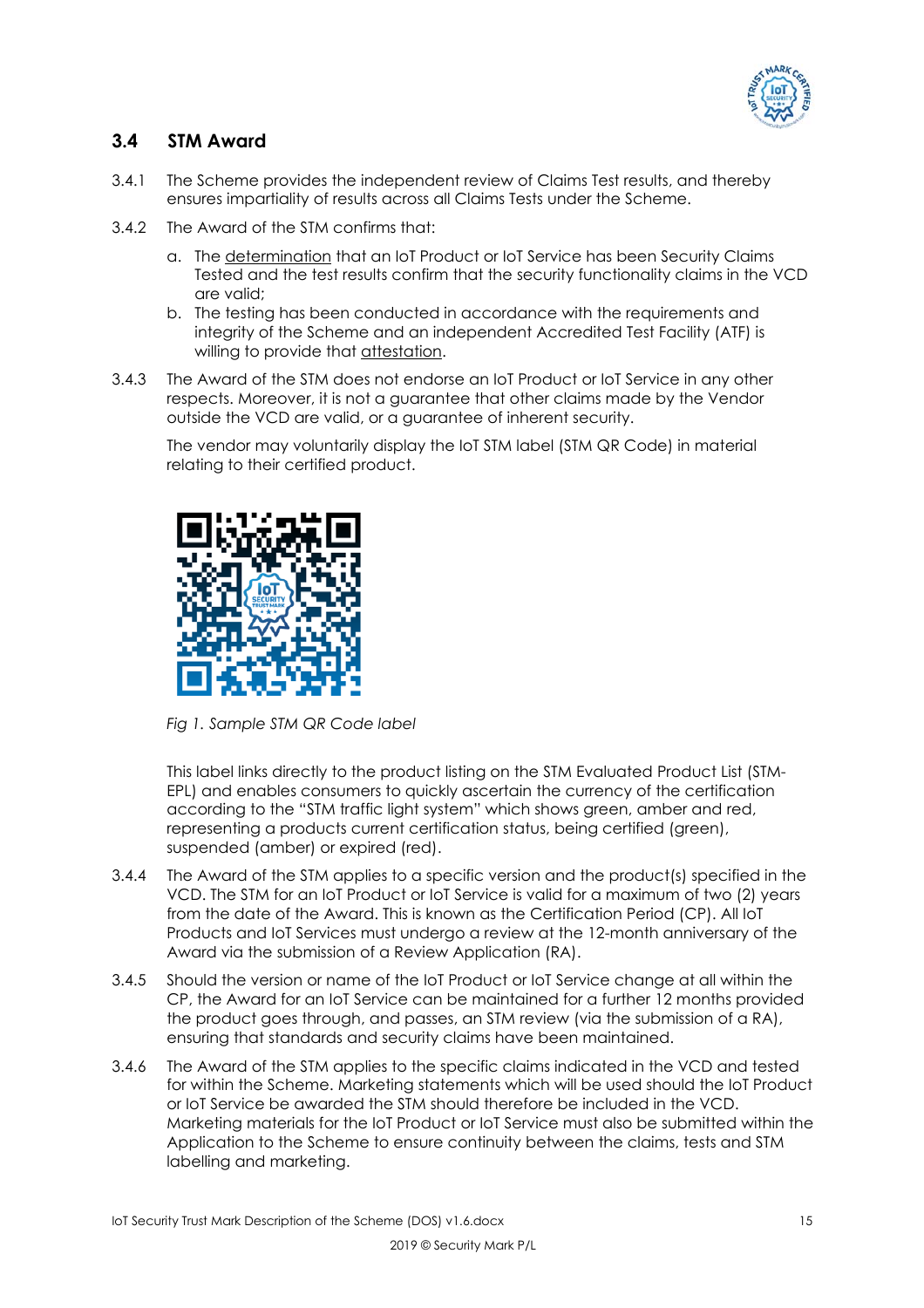

The Decision Authority (DA) undertakes surveillance by regularly reviewing relevant publicly known vulnerabilities to ensure certified products listed on the Evaluated Product List (EPL) have no known released vulnerabilities. Should a vulnerability be released then the product certification will be moved to a suspended (amber) state and the vendor will be contacted to ensure awareness and remediation, once remediated the product will be moved back to a certified state (green). Should a vendor fail to remediate within the nominated period then the certification will be revoked and moved to an expired (red) state on the STM EPL.

# **3.5 The Scheme**

- 3.5.1 The Scheme provides an organisational and procedural framework for the conduct of independent Claims Testing. The Scheme framework includes:
	- a. registration of ATFs (interim (iATF), provisional (pATF) and Specialist ATFs (SATF*)[xATFs]*) approved to undertake Claims Testing under the Scheme;
	- b. establishing procedures to enable Vendors to validate the security claims of their IoT Products and IoT Services through independent testing of those claims.
- 3.5.2 The Scheme establishes one, or more, Decision Authorities (DAs) to accredit test facilities and approve the Award of the STM. The Scheme may appoint Host Country Associations (HCAs) to establish a local Scheme Secretariat (SS) to work alongside the DA; notionally one HCA and SS for each region (jurisdiction or country). The DA will review all VCDs, Test Reports (TR), Test Report Summaries (TRS) and Letters of Recommendation (LoR) within its geographical remit and conduct routine surveillance activities on evaluated products.
- 3.5.3 Each DA has overall responsibility for:
	- a. determining whether the STM Application, including the VCD, submitted by the Vendor for the IoT Product or IoT Service meets the terms and conditions of the Scheme, and can therefore be accepted into the Scheme;
	- b. approving the Award of the STM to the IoT Product or IoT Service as appropriate, including the review of the TR, TRS and LoR submitted by the xATF.
- 3.5.4 Test Laboratories are required to be accredited by the DA to undertake Claims Testing under the Scheme as ATFs.
- 3.5.5 The scope of the Test Laboratory accreditation under the Scheme is limited to facilities that reflect the following principles:
	- a. Impartiality testing is demonstrably free from bias (neither the xATF, nor any individual member of the xATF team has a commercial or financial interest in the outcome of the testing);
	- b. Objectivity test results are obtained from the evidence provided, with the minimum of subjective judgement or opinion.
- 3.5.6 An xATF shall not test the IoT Product or IoT Service of any group or division of the parent company to which it belongs.
- 3.5.7 ATFs and SATFs are required to be re-accredited every three (3) years Refer ATFG, §5.7.7)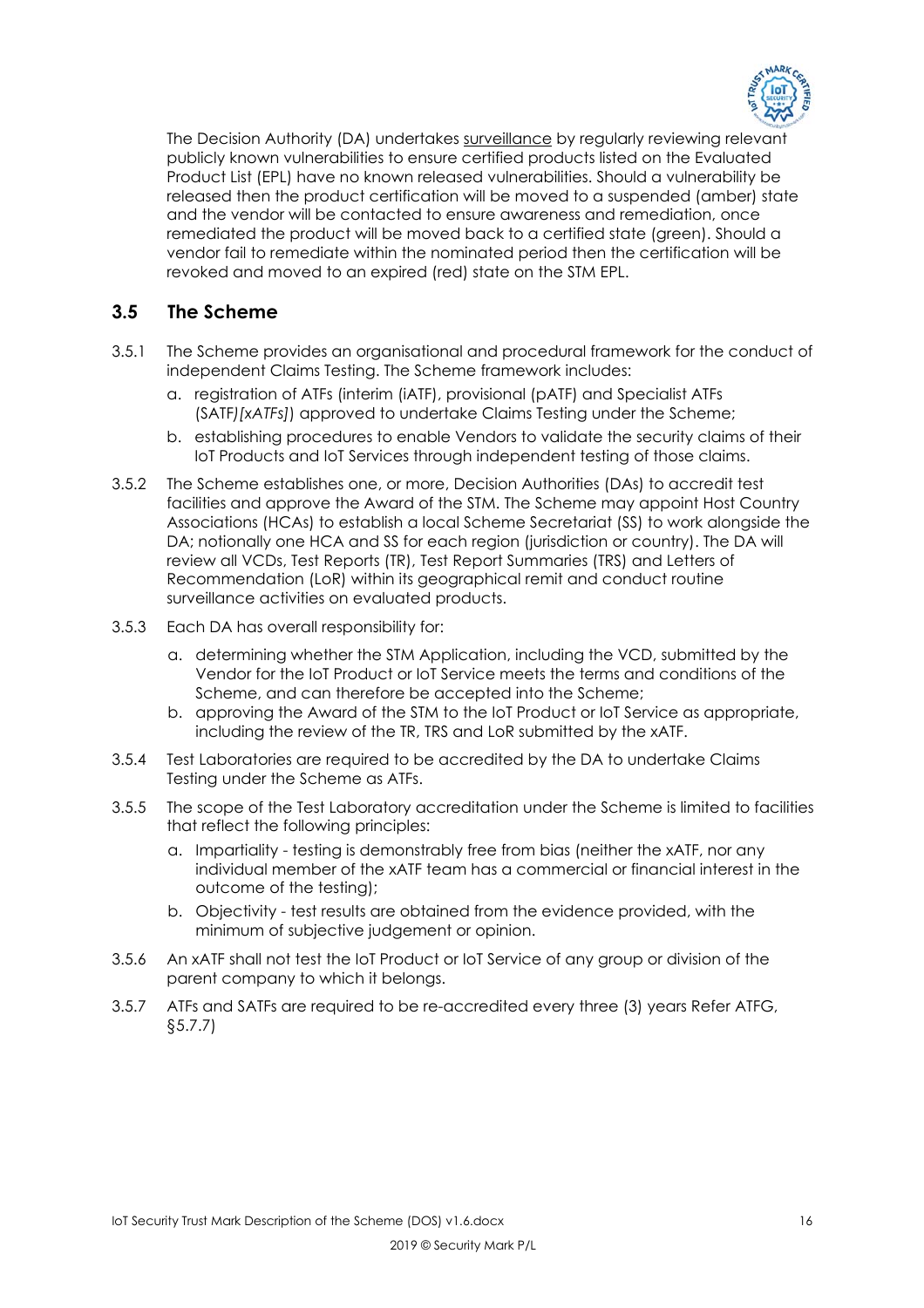

# **3.6 STM Claims Testing Overview**

- 3.6.1 The IoT Security Trust Mark (STM) is a quality label with determination assured by independent testing. IoT Owners/Users purchasing IoT Products or IoT Services that have been awarded the STM, and voluntarily displaying the label of the scheme, can be confident that security claims have been independently attested. All IoT Products and IoT Services also undergo evaluation against the minimum IoT Security Baseline Requirement (referred to in §3.6.3 below) in order to successfully attain the STM.
- 3.6.2 Claims testing under the Scheme must be performed by testing facilities accredited by the Scheme (xATFs or SATFs). The Vendor is responsible for agreeing a contract with an xATF to assist with the preparation of the Vendor Claims Document (VCD) and to undertake Claims Tests against the VCD once accepted under the Scheme.
- 3.6.3 The Vendor is responsible for preparing the VCD but is required to first contract an xATF to assist with the compilation of the VCD, contributing especially to covering the Baseline Requirements, the test approach and proposed test methodology by the xATF documented in that VCD. The xATF is also required to undertake a series of quality Basic Checks on the format and content of the VCD, ensuring the Product Under Evaluation (PUE) covers the Scheme's Baseline Requirements (BR) and any applicable Cybersecurity Design Patterns (CDPs), before it can be submitted for review by the Decision Authority (DA).
- 3.6.4 It should be noted that some large software or complex products, such as operating systems, may be unsuitable for testing under the Scheme.
- 3.6.5 IoT Products and IoT Services are tested against the VCD which has been accepted under the Scheme. All claims in the version of the VCD accepted under the Scheme must be tested. Where an xATF is not accredited to undertake Specialist Testing, the xATF is required to sub-contract the Specialist Testing to a Specialist Accredited Test Facility (SATF).
- 3.6.6 Review of the VCD by the DA should take no more than five (5) working days following satisfactory submission of the VCD by the Vendor, unless the Vendor is notified that the DA requires additional time to consider the Application.
- 3.6.7 Testing should only commence after the DA has confirmed to the Vendor and xATF that the VCD has been formally approved by the Scheme to be used in their Claims Tests.
- 3.6.8 Any DA required changes to the VCD that impact the Claims Tests must be addressed by the Vendor and the updated VCD resubmitted to the DA for approval prior to commencement of the Claims Tests. Access to the updated VCD will also facilitate any DA advice that may be required during the subsequent Claims Tests.
- 3.6.9 The Claims Test by the xATF (or SATF as appropriate) should not exceed twenty-five (25) days effort and should be completed within eight (8) weeks of the start of testing. Some flexibility in these targets is acceptable, in the case of more complex products or for concurrent testing of product families or multiple platforms, but the Vendor will seek the prior agreement from the SS to this. The DA is entitled to monitor case level experience of xATFs in respect of time and cost.
- 3.6.10 The Vendor is required to provide the xATF with technical documentation and/or a technical briefing, and access to the Technical Manager as required. This will assist the xATF in defining the Test Approach and setting up the test environment.
- 3.6.11 The xATF should document the results of the Claims Tests in a TR according to the format and procedure described in the ATFG. The xATF is responsible for ensuring that the TR conforms to the correct format and meets the DA requirements for reporting test results.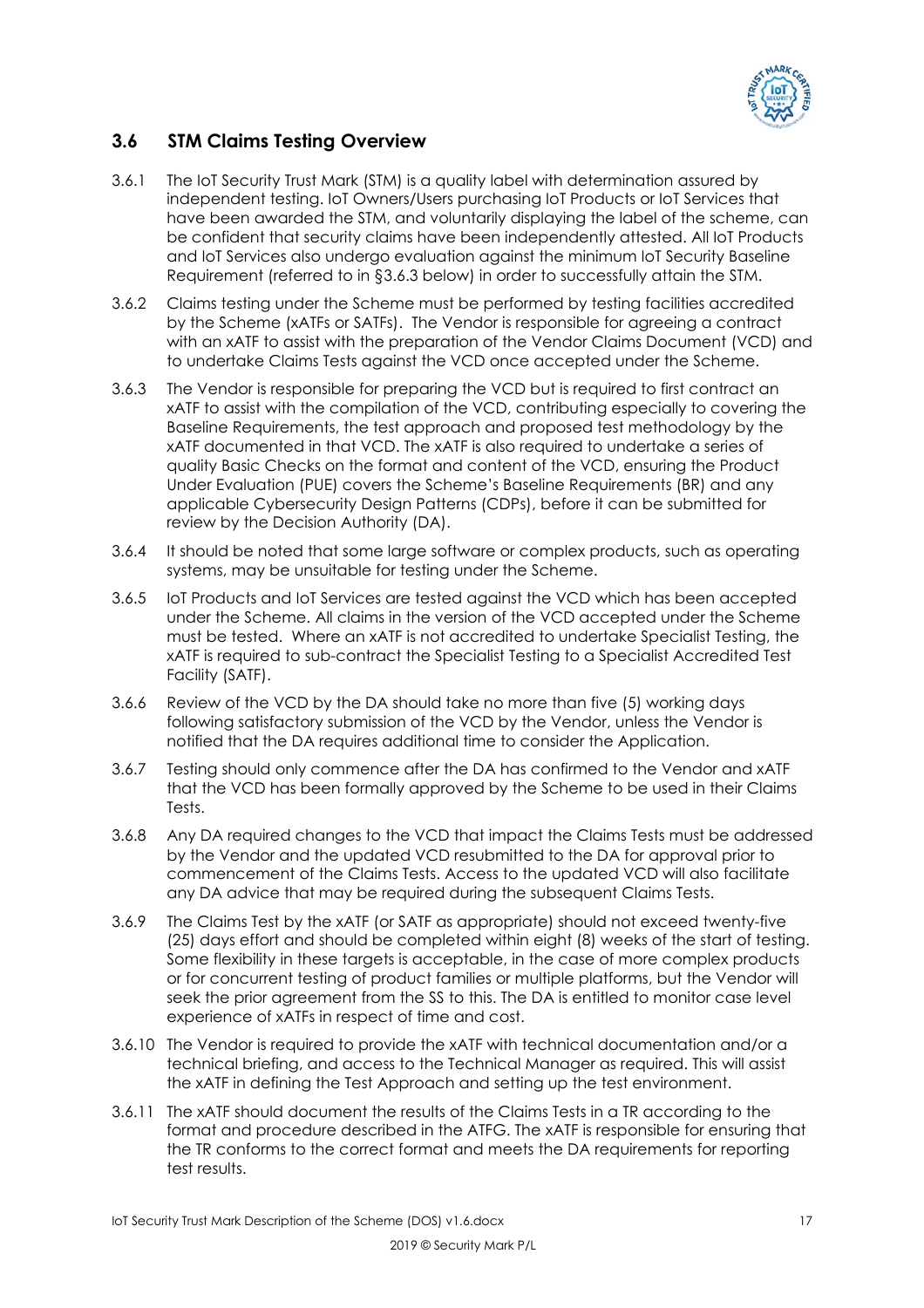

- 3.6.12 The final version of the STM TR, TRS and LoR should be submitted to the DA for review who will decide on the STM Award. The TRS will be published in the STM Evaluated Product List (STM-EPL), to confirm the Award of the STM.
- 3.6.13 The VCD, TR and TRS remain the property of the Vendor who submitted the Application to the Scheme. The Vendor will grant a non-exclusive license to copy, use, publish and distribute the TRS in accordance with the requirements of the Scheme. This includes publication of the TRS for the IoT Product or IoT Service which is awarded the STM and added to the STM-EPL.

# **3.7 Publications and Publicity**

- 3.7.1 This document (DOS) is part of the Reference Guidelines. Other documents in the Reference Guidelines include the Vendor Guideline (VG), Accredited Test Facility Guideline (ATFG) and Decision Authority Guideline (DAG), which are available upon completion of the Scheme Mutual Non-Disclosure Agreement (STM MNDA) and by request via the Scheme website – www.iotsecuritytrustmark.org
- 3.7.2 All press releases and similar statements referring to the Scheme may be made provided agreement is first obtained from a DA, or SS. A DA, or SS, is responsible for approving press releases and similar statements relating to the Scheme.
- 3.7.3 References to the STM in publications, advertising and documentation must only refer to the IoT Product or IoT Service for which the STM has been awarded, and the exact version, platforms and specific claims tested in the VCD and TRS for which the STM has been awarded. The use of the STM publications, advertising and documentation must also conform to the STM branding guidelines available from the Scheme website.
- 3.7.4 No reference should be made to the status of the application registered with the Scheme for the IoT Product or IoT Service, except for IoT Products or IoT Services where the Award of the STM is still valid.

# **3.8 STM Maintenance**

- 3.8.1 STM Maintenance arrangements only apply:
	- a. where there has been a change of product name or ownership, but no change in the IoT Product or IoT Service awarded the STM.
	- b. for IoT Products or IoT Services where the STM can be extended for a second-year subject to confirmation that service levels have been maintained.
- 3.8.2 The STM award for an IoT Product or IoT Service is valid for a maximum of two (2) years from the date of the Award and all IoT Products and IoT Services have to undergo a Review Application (RA) 12-months after being Awarded the STM. All IoT Products and IoT Services have to undergo a New Application (NA) process at the end of the two-year period.
- 3.8.3 To maintain the STM for IoT Products or IoT Services, upon receipt of a RA the xATF will interview or issue questionnaires to Vendor's customers (or in the case of consumer mass-market products, local distributors/retailers), and/or potentially re-test claims, as agreed by the SS and the DA, process the responses and/or results and issue a TR and LoR detailing whether, or not, service levels and claims have been maintained.
- 3.8.4 Detailed guidance on the process for STM application, testing and approval under the Scheme is provided in the Vendor Guideline (VG).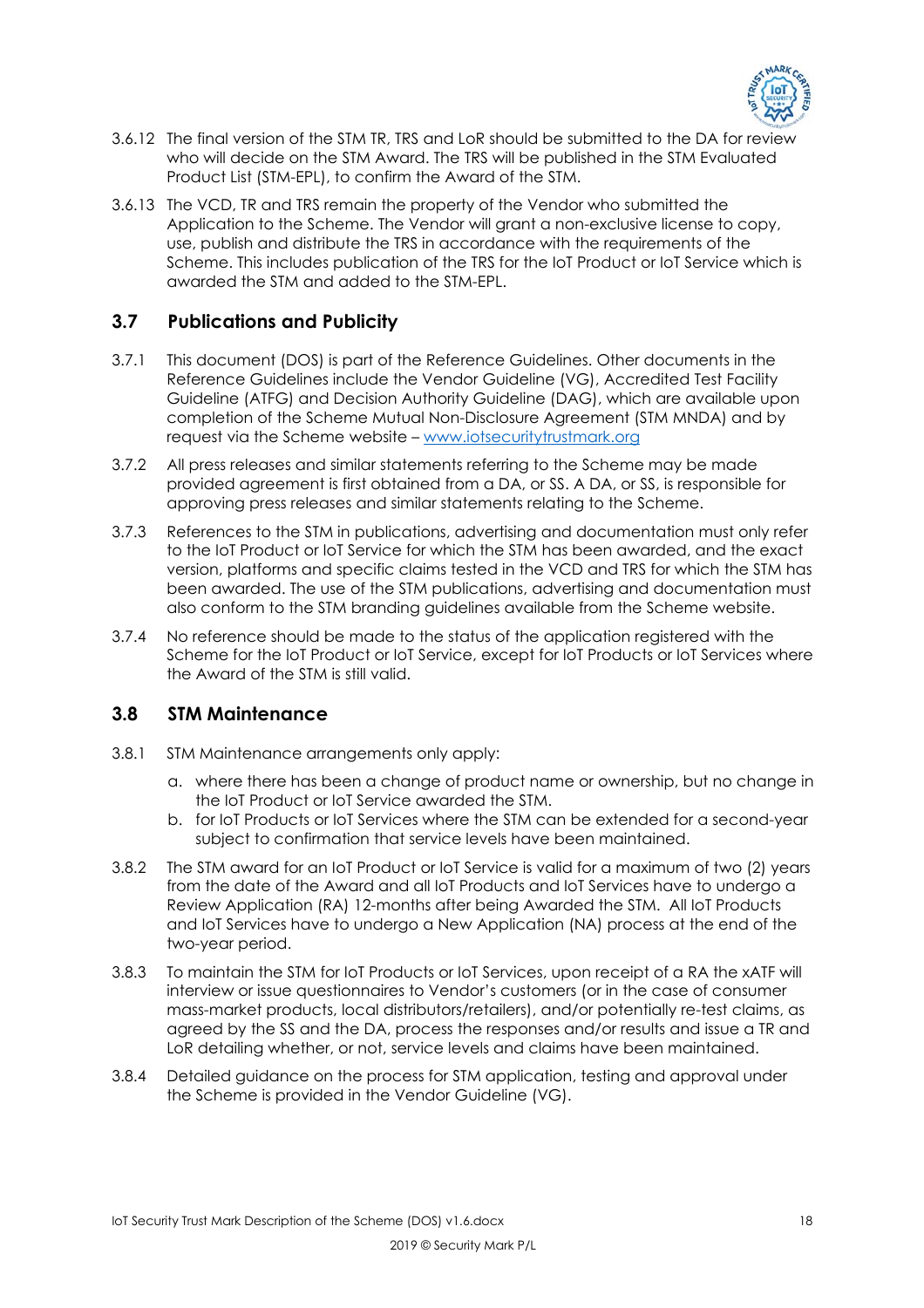

# **4 ORGANISATION AND MANAGEMENT**

# **4.1 Introduction**

- 4.1.1 This section describes the roles of the principal participants in the process of claims testing and approval. It describes the associated policy and approach. The principal participants in the STM process are:
	- Host Country Association (HCA)
	- Decision Authority (DA)
	- Scheme Secretariat (SS)
	- Accredited Test Facility (ATF)
	- Vendor
	- IoT Owner/User
- 4.1.2 The respective relationships are illustrated in the diagram at Appendix A.

# **4.2 Host Country Association (HCA)**

- 4.2.1 A HCA may be appointed by the Scheme Senior Executive to administer the Scheme in a particular jurisdiction or region, the Scheme Secretariat (SS) is appointed from the  $HCA$
- 4.2.2 The terms of reference for each HCA are:
	- a. Represent the Scheme in their domestic market, to set local objectives, globally align, and review policy and standards for the operation of the Scheme. This should take account of the identified requirements of Vendors, Users/Consumers, Test Facilities, government departments, agencies, regulators and other interested parties, including requirements identified through customer stakeholder groups;
	- b. to consider and keep under review the rules for the operation of the Decision Authority (DA) and the Scheme as a whole,
	- c. Where a DA has not yet been appointed by the Scheme in that HCA's region then the HCA will work in conjunction with the Scheme Senior Executive to select and appoint a suitable DA. Note that a DA may be appointed by the Scheme Senior Executive to cover multiple regions.
	- d. Promote and Market the Scheme in their domestic market.
	- e. managing disputes and complaints under the Scheme;
	- f. to arbitrate in disputes arising in the context of the Scheme.

# **4.3 Decision Authority (DA)**

- 4.3.1 Each Decision Authority (DA) is appointed by the Scheme Senior Executive to operate the scheme, accredit test facilities, formally accept Applications made to the Scheme, Award the STM and conduct assurance surveillance.
- 4.3.2 Each DA is responsible for:
	- a. reviewing applications from test facilities for accreditation, and providing a letter of recommendation to the Scheme Senior Executive for test facilities to become accredited as xATFs under the scheme;
	- b. reviewing the VCD for claims testing by an xATF of the IoT Product under the Scheme;
	- c. advising the xATF and/or SS of the decision on the acceptance or rejection of VCDs;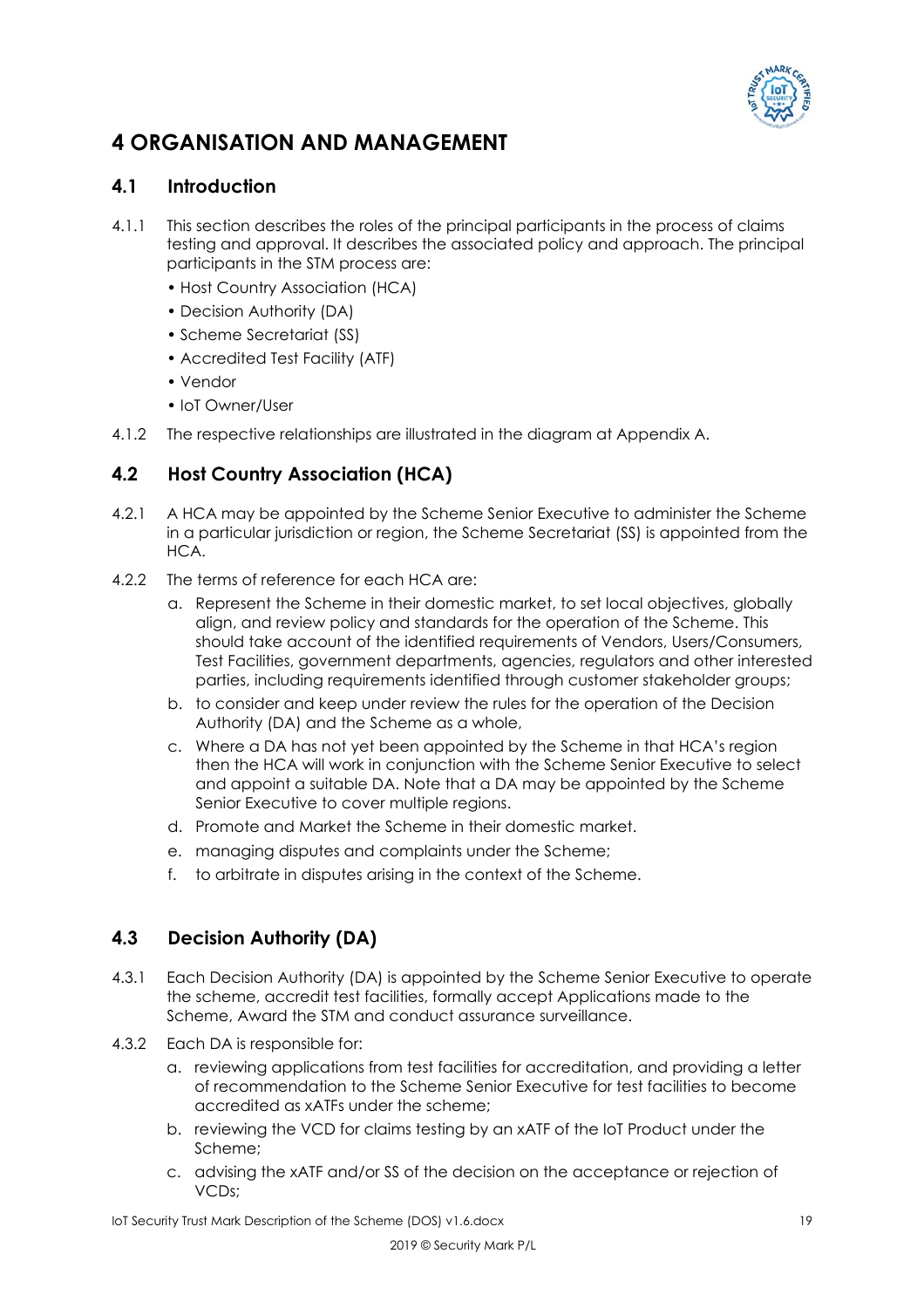

- d. reviewing and accepting the TR, TRS, STR and LoR;
- e. awarding the STM to IoT Products under the Scheme and notifying SS/xATF and/or Vendor of the same;
- f. providing advice and guidance, where necessary, in response to questions or issues raised through the SS.
- g. Conducting regular assurance surveillance activities to ensure currency of evaluated products certification.
- 4.3.3 Each DA will:
	- a. oversee the technical operation of the Scheme;
	- b. prioritise work as necessary;
	- c. provide an annual report on the Scheme operation to the Scheme Senior Executive.

# **4.4 Scheme Secretariat (SS)**

- 4.4.1 Each Scheme Secretariat is responsible for supporting the operation of the Scheme on a day to day basis by:
	- a. acting as the first point of contact for all queries from Vendors, xATFs and IoT Owner/Users concerning their Applications and participation in the Scheme, and referring these queries to the HCA or DA or where appropriate;
	- b. registering and tracking Applications made under the Scheme;
	- c. notifying Vendors of the progress and outcome of their Applications under the Scheme;
	- d. providing information and support to those involved in the Scheme;
	- e. publishing and maintaining details of the current/past Awards on the Evaluated Product List (EPL) on the Scheme Website, including the TRS;
	- f. making arrangements for presentations of STM certificates;
- 4.4.2 Each Scheme Secretariat works in conjunction with their respective DA.

# **4.5 Accredited Test Facility (ATF)**

- 4.5.1 Test Laboratories are accredited by the scheme to become Accredited Test Facilities (ATFs) by the DA to operate under the Scheme based on a letter of recommendation from the DA to the SS following application and accreditation review. Test Laboratories are obliged as a condition of their accreditation to:
	- a. observe all rules of the Scheme as laid down by the Scheme Senior Executive and operated by the HCA, SS and DA;
	- b. be accredited and maintain their accreditation as a testing laboratory against ISO/IEC 17025;
	- c. observe the highest standards of neutrality, independence and commercial confidentiality.

*Note: there exists options for Test Laboratories to carry interim, and provisional, accreditation. There is a Specialist test laboratory accreditation also.* 

## **4.6 Vendor**

4.6.1 The Vendor is the person or organisation that has developed the IoT Product. Applications for claims testing can only be accepted from the Vendor of the IoT Product to be tested.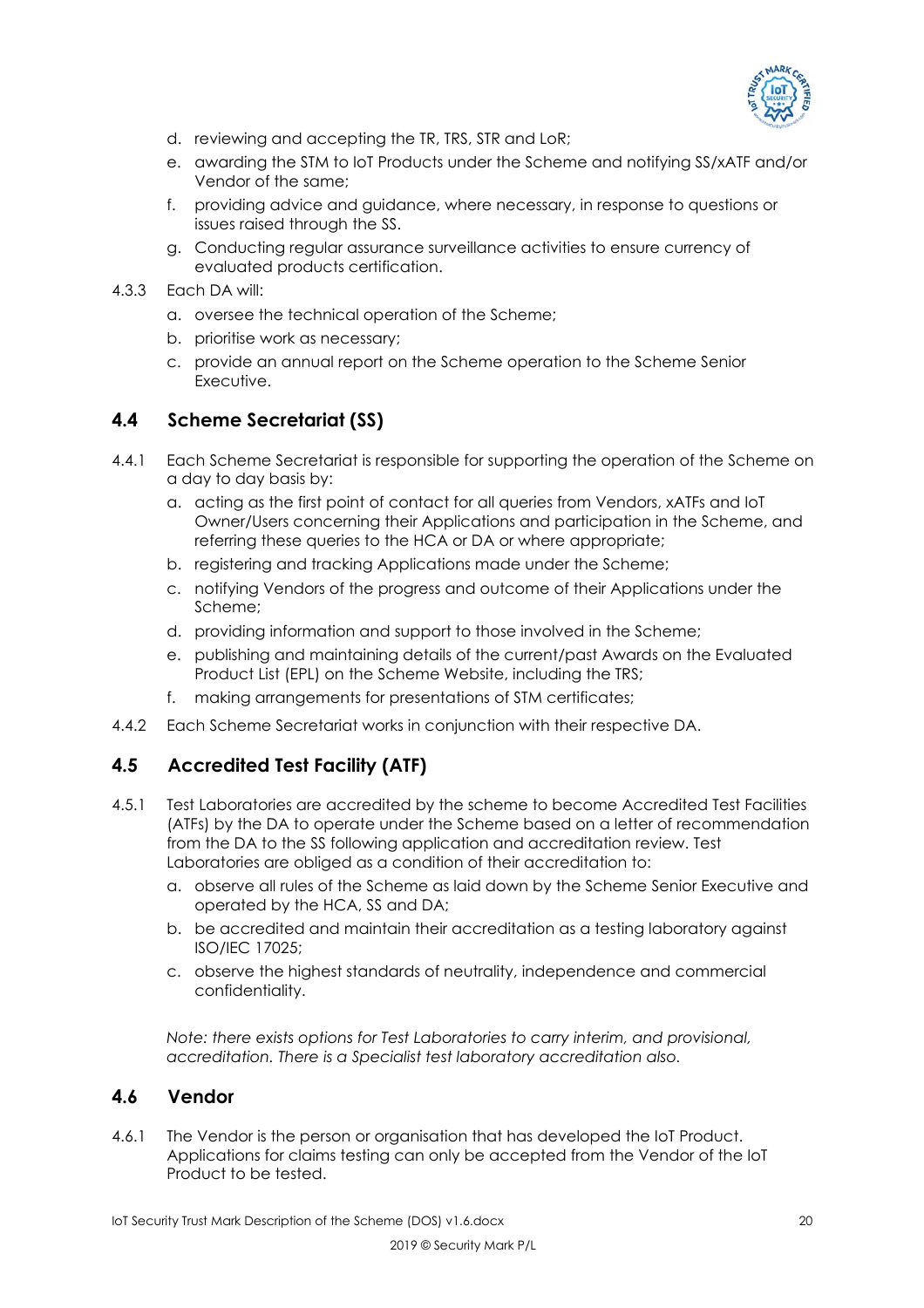

- 4.6.2 The Vendor is responsible for:
	- a. submitting the Application under the Scheme;
	- b. contracting with an xATF to undertake testing under the Scheme;
	- c. preparation of the VCD, assisted by the xATF, and supporting documentation for the New Application (NA).
	- d. abiding by the conditions of the Scheme.

## **4.7 IoT Owner/User**

- 4.7.1 The IoT Owner/User is the person or organisation who purchases or procures the IoT Product.
- 4.7.2 The IoT Owner/User, especially a commercial, government or industrial IoT Owner/User, is strongly encouraged to:
	- a. check the STM Evaluated Product List (STM-EPL) for details of IoT Products which have been awarded the STM, currency of the certification, and information about the Scheme;
	- b. read the relevant TRS to check suitability for the assured functionality and related recommendations;
	- c. contact the Vendor about the IoT Product which has been awarded the STM for further information.

### **4.8 Disputes and Complaints Procedure**

- 4.8.1 In the event of a dispute concerning Applications submitted to the Scheme, the Vendor should raise the matter in writing as soon as practical with the Scheme Secretariat (SS) for resolution.
- 4.8.2 If the dispute remains unresolved within ten (10) working days of the matter being received in writing by the SS, the dispute can be escalated in writing to the Host Country Association (HCA).
- 4.8.3 The decision of the HCA will be given in writing to the Vendor within twenty (20) working days of the matter being received in writing.
- 4.8.4 The decision of the HCA on disputes concerning the acceptance of Applications by the Scheme, the Award or Maintenance of the STM is final.
- 4.8.5 In the event of a dispute between a Vendor and the xATF engaged by the Vendor, concerning the conduct of either party under the Scheme, a complaint may be raised by either party with the SS. However, the Vendor and xATF should first attempt to resolve the matter through their own contractual arrangements and/or mediation.
- 4.8.6 Complaints to the Scheme should be sent to the SS where it will be logged.
- 4.8.7 The SS will, within forty-eight (48) hours of receipt of the complaint, acknowledge receipt.
- 4.8.8 The SS will investigate complaints made directly about the operation of the Scheme. Complaints about the performance of the Vendor's IoT Product should be directed to the Vendor in the first instance.
- 4.8.9 The Scheme may decide to refer a complaint to be dealt with under the disputes procedure for Vendors or xATFs, where this is appropriate, at any time during the complaints procedure. The disputes procedures are described in the Vendor Guideline (VG) and may also be covered by a Vendor Agreement and Test Facility Agreement.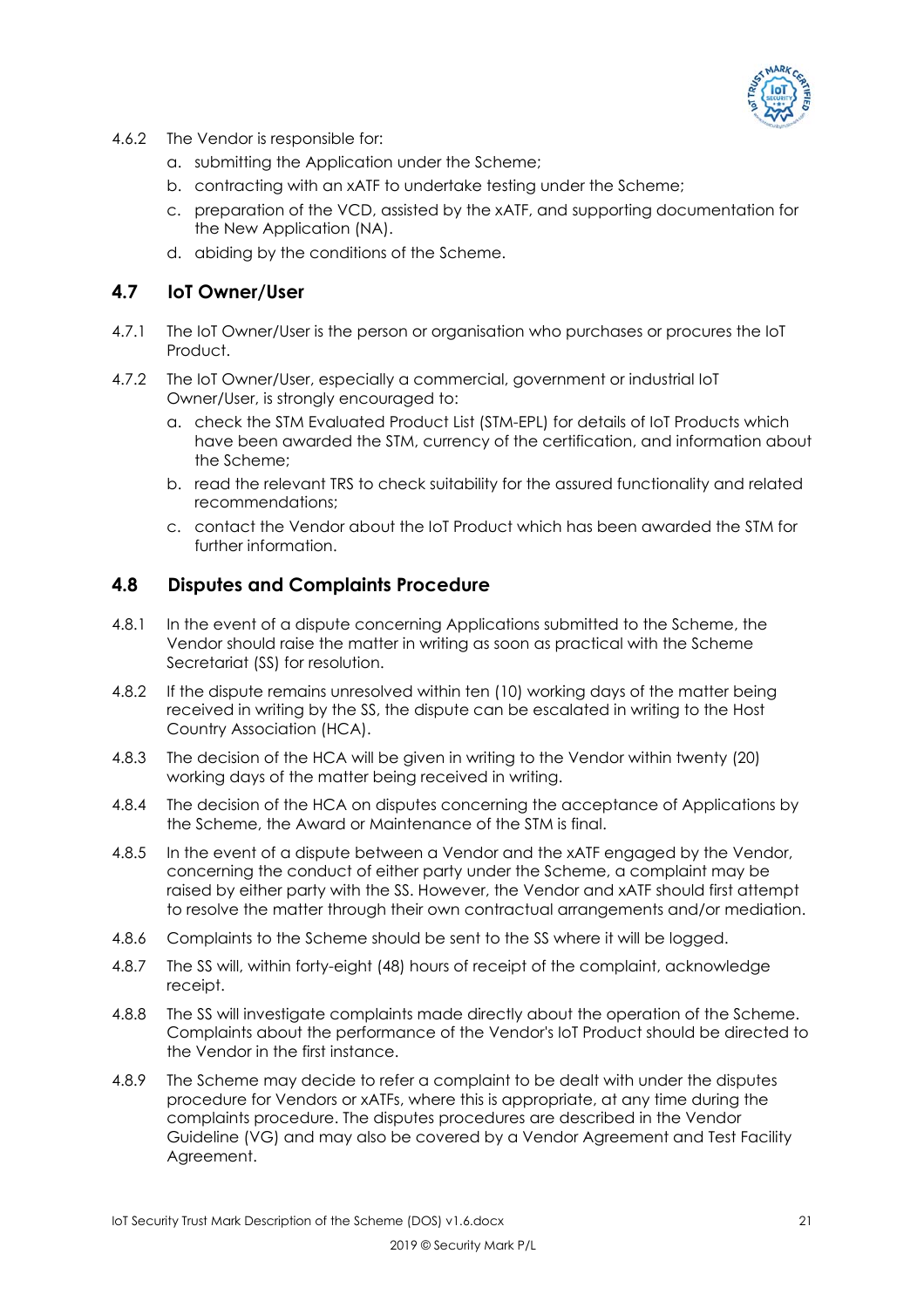

- 4.8.10 The SS will investigate and report on complaints within twenty (20) working days of receipt of the complaint. This includes notifying all parties to the complaint about the outcome of the investigation of the complaint. The SS will notify all parties to the complaint when all corrective action has been completed.
- 4.8.11 If the matter cannot be resolved by the SS within twenty (20) working days, the complaint will be escalated to the HCA. All parties to the complaint will be notified of this action.
- 4.8.12 If the HCA cannot resolve the complaint within ten (10) working days of the complaint being escalated, the matter will go into dispute.

*Note: In lieu of a HCA/SS in a region then a DA will assume that role in the matter of Disputes and Complaints.*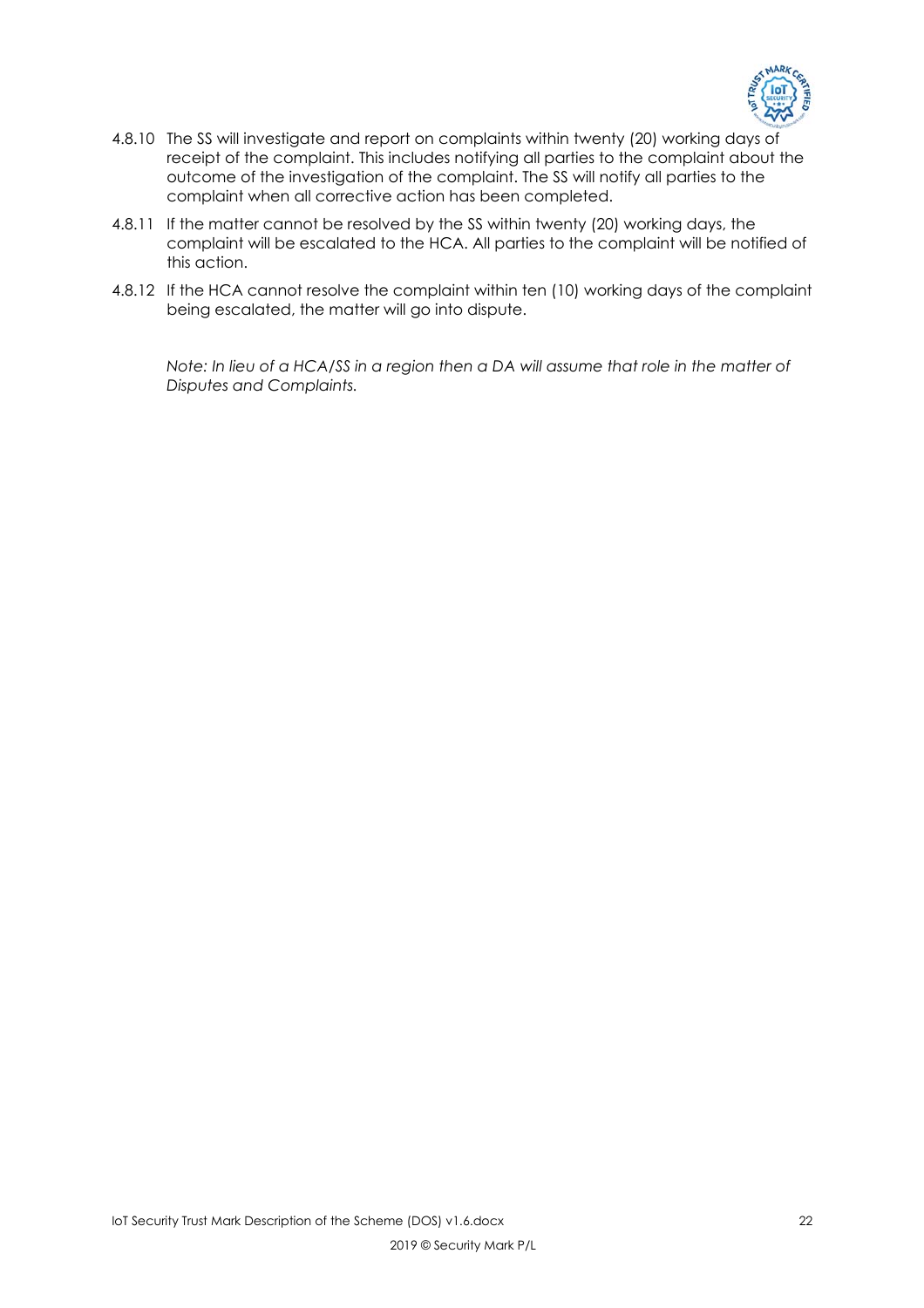

# **APPENDIX A**

# **STM GOVERNANCE**

https://iotsecuritytrustmark.org/wp-content/uploads/2021/07/IoT-STM-Presentation-v0.12.pdf